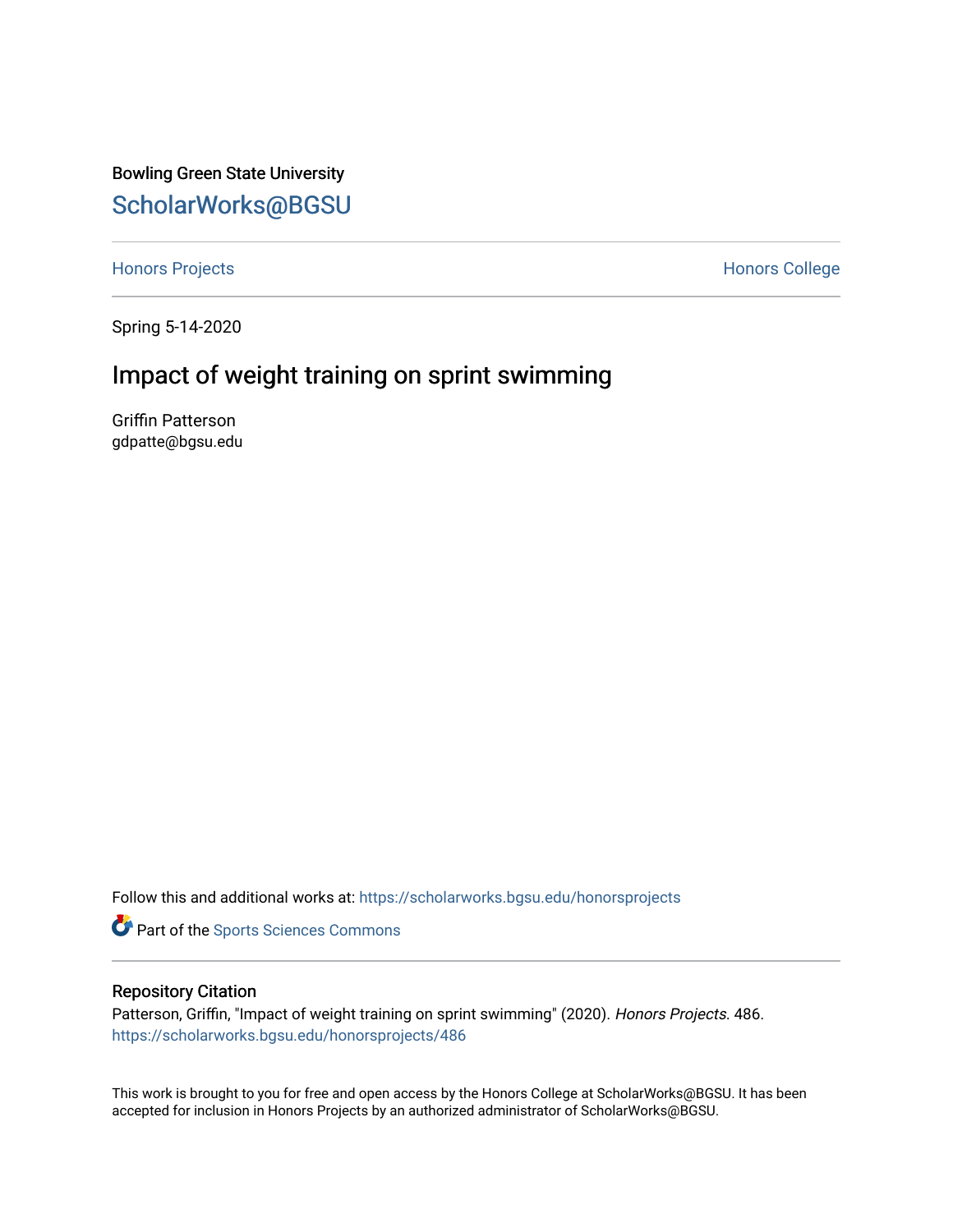**Impact of weight training on sprint swimming Griffin Patterson**

**Paper submitted in partial fulfillment of HNRS 4990**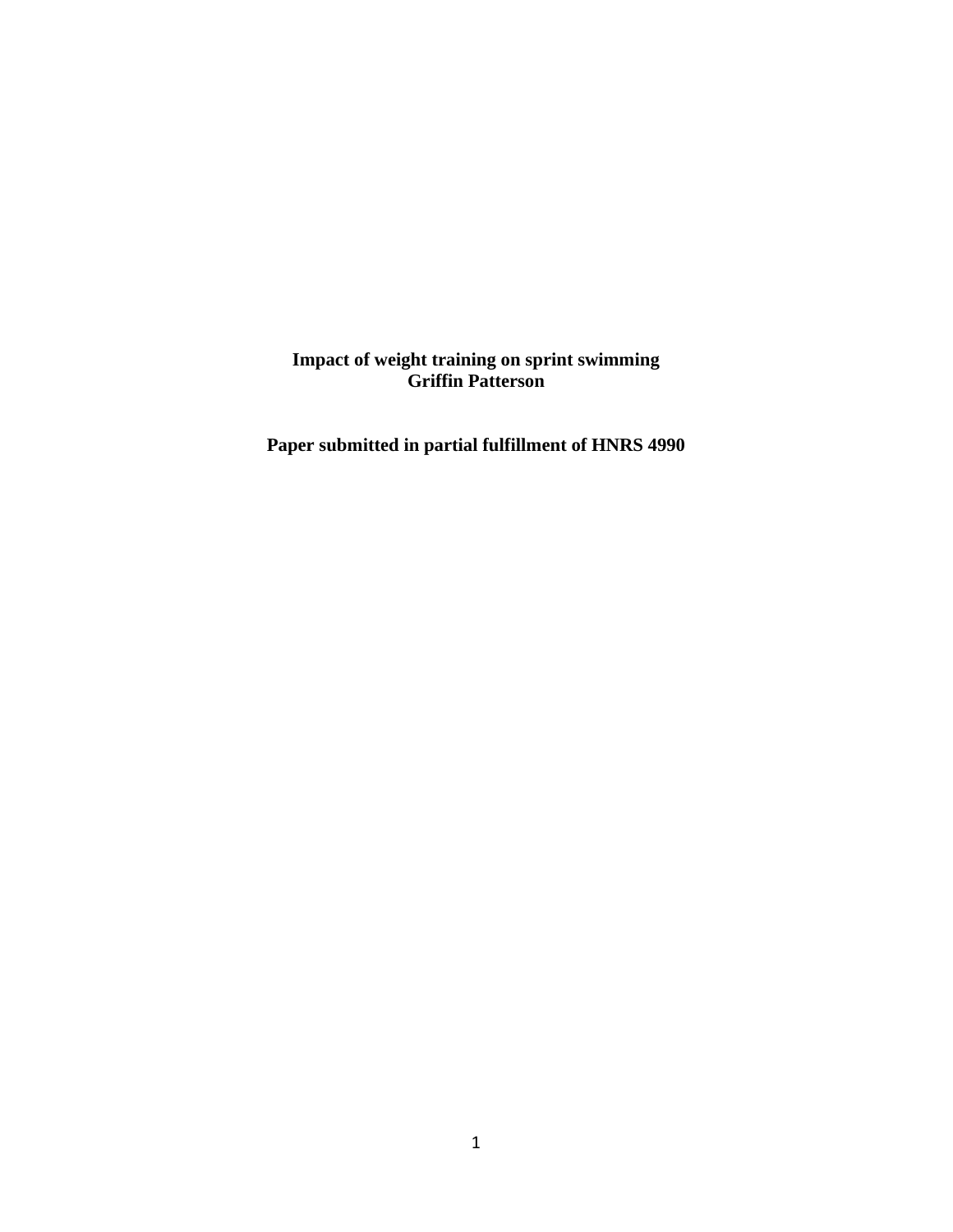## **Research Question**

This research is being done to help determine the best way for swimmers to train in order for them to get the best results both in the efficiency of their stroke as well as their time. I propose to address this question by conducting a two-month study in which swimmers will be doing four weeks of just swim training and four weeks of swim training plus weights and having post trials of three race-pace 50 freestyle swims after both. In competitive swimming to achieve a faster time and a more efficient stroke technique as measured by a lower arm stroke index, I am asking the question: Is it more advantageous to use swim training alone or swim training augmented by weight training?

## **Hypotheses**

| . .         |                                                                 |                         |
|-------------|-----------------------------------------------------------------|-------------------------|
| Hypothesis  | Explanation                                                     | <b>Time Measured</b>    |
| Null        | No difference between pure swimming and swim training + weights | Pre Test, Post Test 1&2 |
| Alternate 1 | Pure swim training > swim training + weights regardless of time | Pre Test, Post Test 1&2 |
| Alternate 2 | Swim training + weights > pure swim training regardless of time | Pre Test, Post Test 1&2 |
| Alternate 3 | Pure swim training before swim training + weights is superior   | Pre Test & Post Test 2  |
| Alternate 4 | Swim training + weights before pure swim training is superior   | Pre Test & Post Test 2  |
|             |                                                                 |                         |

The research question could have resulted in at least one of five hypotheses. The null hypothesis states that no differences in swim time or arm stroke index would exist between pure swim training versus swim training augmented by weight training. The first two alternative hypothesis examine the directs effects of pure swim training vs. swim training augmented by weight training. The first alternative hypothesis suggests that pure swim training would result in faster times/ lower arm stroke index than swim training that is augmented by weight training. The second alternative hypothesis proposes that swim training augmented by weight training always would result in faster times/ smaller arm stroke index than swim training alone. The third and fourth alternate hypothesis examine the order of the conditions. The third alternative hypothesis proposes that swim training that is performed before swim training + weights would produce superior effects (i.e., faster swim times/ lower arm stroke index). Finally, the fourth alternative hypothesis proposes that swim training + weights practiced before swim training alone should produce faster swim times/ lower arm stroke index results. Of course, in reality, there are at least 9 hypotheses since I planned to assess two dependent measures (i.e., swim time and arm stroke index) as a way to discern training differences.

### **Literature Review**

In conducting my literature review, I discovered a relatively few evidence-based papers (i.e., published in scholarly journals) on the effects that weight training may have on swim performance. Across the studies, the results were mixed. Baumrtová, Jebavý, and Hojka (2017) found that explosive power has an effect on swimmers swimming in short course pools. García-Ramos, Tomazin, Feriche, Strojnik, de la Fuente, Argüelles-Cienfuegos, … Štirn (2016) showed that the lower body workouts helped the performance of the start that swimmers used in competition. Furthermore, research reflected in the articles by Manske, Lewis, Wolff, and Smith (2015) and Tate, Harrington, Buness, Murray, Trout, and Meisel (2015) showed that dry-land workouts could be instrumental in injury prevention for swimmers as well as perhaps contributing to faster performance times.

Many coaches are still hard pressed to put aside their "pool-only-mentality." While articles like Perna, Bologna, Degli Agosti, and Rondanelli (2018) have looked into comparing Crossfit to swimming and shown that there are positive effects of weight training on swimming,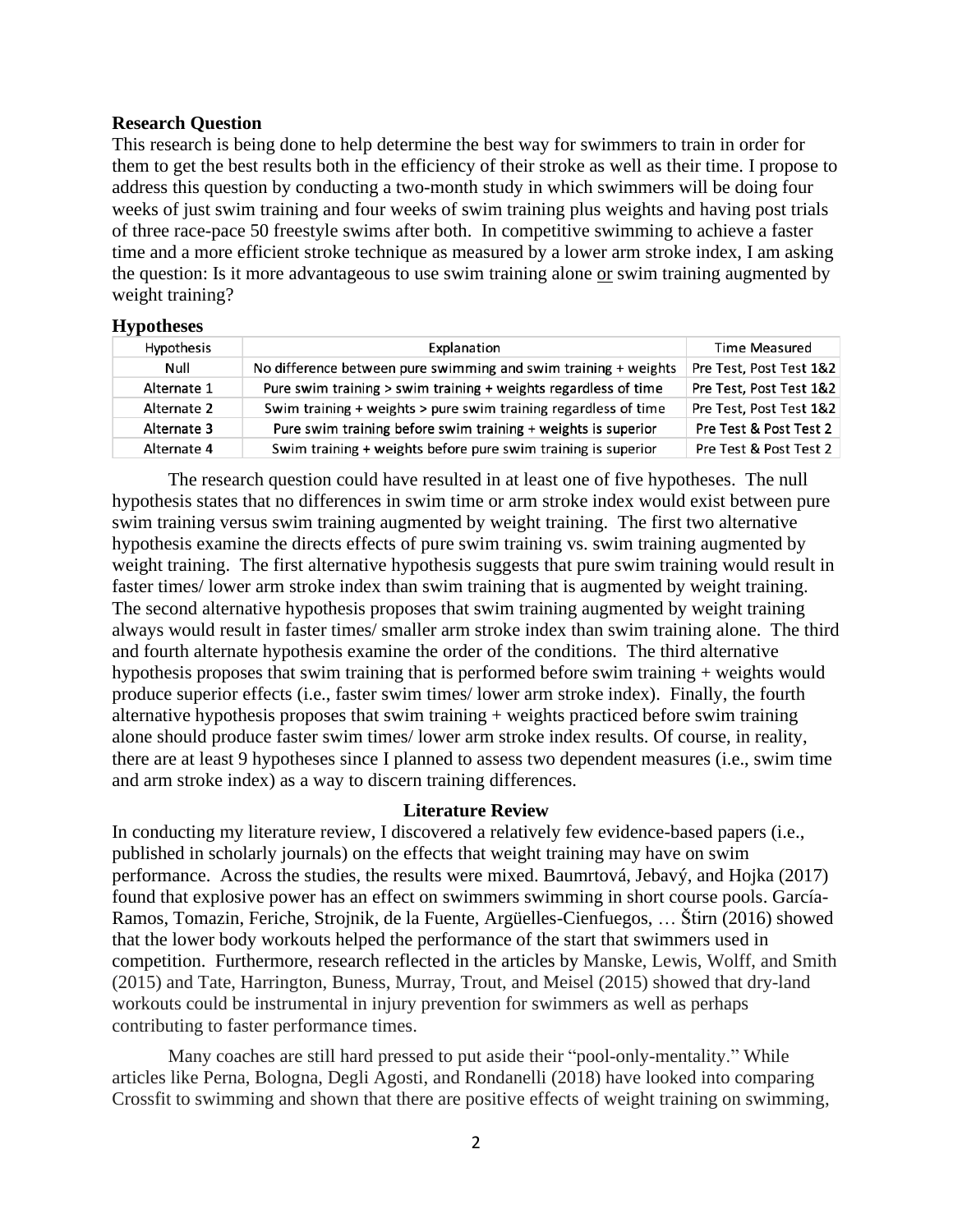they did not focus on the performance times that resulted from the swimmers' workouts constructed in different ways. Due to this we are still do not have a strong published evidence base whether or not weight training actually increases the performance of swimmers or if the time of practice should be spent solely in the water.

After reviewing the literature revolving around weight training, I searched to see if there had been any studies of swim training vs. swim training accompanied by weight training; however, I found none that addressed that specific question. Then I decided to look at what the best possible dependent variables (measures) to test would be and came up with time (speed) and efficiency of the stroke. I was not yet aware of how best to test the efficiency of stroke so I looked into more research and that is when I found studies such as Ortiz and Colomina ( 2019) which showed a good way to set up a component time analysis as well as Marinho, Silva, Reis, Costa, Brito, Ferraz, and Marques (2009) that used critical stroke rate. Then in order to better understand the arm stroke rate analysis using the arm stroke index, I looked at the article by McMurray (1990). After looking at all of these articles I was able to understand the necessity for this study, create appropriate hypotheses as to what might occur, and design a research methodology to both ensure swimmer safety and obtain accurate objective results.

## **Method**

### **Proposed "Activity"**

I planned to test the hypotheses for my project by employing a training method that included two independent variables (i.e., training condition and time of measurement) and two dependent variables (speed and efficiency). The training conditions were 1) swimming only training and 2) swimming training plus weight training. The two dependent variables of speed and efficiency would be measured by the swimmers' race-paced times for 50 yards and their arm stroke index for the same 50 yard swim. Each of these measures would be collected at three time points: before training starts, after first 4 weeks of training, and at the end after the second 4 weeks of training. As part of the research design, I planned to conduct a pre-test at the beginning of the study (i.e., the first day prior to any training) to obtain a baseline as well as make sure that each participant was at a roughly comparable level of swimming performance. I wanted to know that there were no significant outliers before the study began to better make sure that what was being tested was having an effect on the result and not just previous coaching and/or natural talent. By using a within-subject, repeated measure design, I aspired to control existing differences among participants.

To complete this project, I had planned to test 4-8 college-age volunteers of similar age (18-22 years), gender, and previous swimming experience. Three one-hour systematic swim workouts and swim plus weight training workouts per week (see Appendices B and C) would have been provided for each participant and used over two, one-month training periods. These workouts were designed to focus on improving (i.e., lowering) the arm stroke index and time as they related to the 50 freestyle sprint. The workouts in the water would have focused not only on improving the participants time but also their stroke efficiency. This would have been done by teaching them to expand their reach and strengthen their pull in hopes to reduce their arm stroke index. The weighted workouts would have focused on strengthening the explosive power and strength in the swimmer. The study was to have been conducted using a variation on a time series design in which a pre-test would have determined whether the volunteer participants were similar enough in swimming performance so that I could have used a matching design across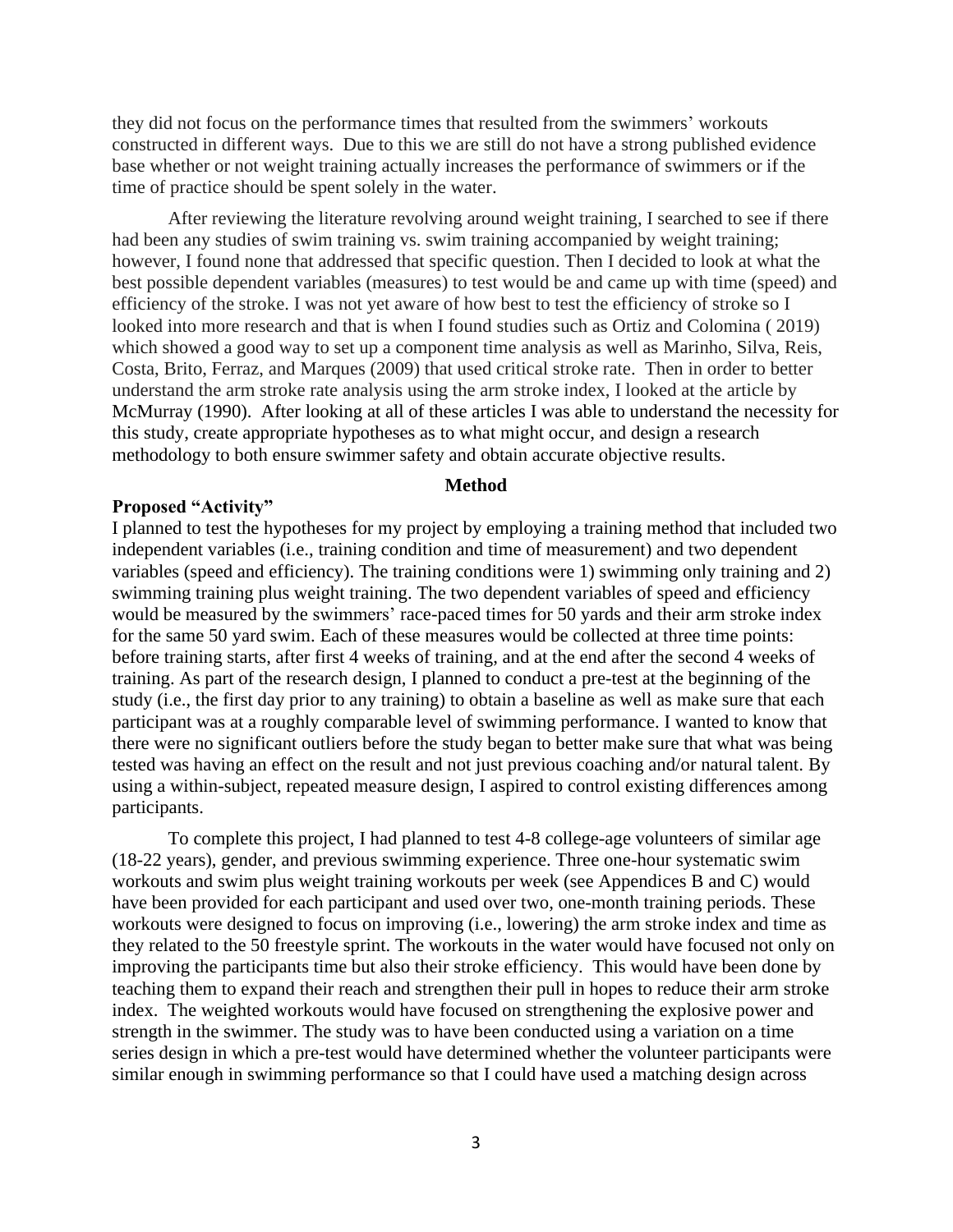groups. Also, the pre-test served as the baseline measures of swimming performance against which each swimmer's two post-test performances were compared to themselves.

## *Independent Variables (Conditions)*

The participants would have been matched and assigned to a group for the first month. Group one would have spent the first month (i.e., four weeks) using only swim training while the second group would have spent the first month conditioning with swim training that was augmented with weight training. At the end of the first month I would have conducted post-test 1 on all participants. The post-test 1 would have been identical to the pre-test (i.e., 3 trials of race-paced 50 yards swimming, timing each 50 and calculating the arm stroke index for each 50 swim.

Following the post-test 1 completion, the groups would have switched places with the first group spending the second month (i.e., weeks 5-8) swim training augmented with weight training while the original second group trained with swimming only. At the end of the second month, I would have conducted a second and final post-test of 3 x race-paced 50 yard swims.

Every participant would have been given the same training workouts when they were completing the swimming only workouts as well as when they were completing the swim training augmented with weight training workouts. As designed, each participant would spend the same amount of time during the week within the gym doing weight training. The proposed schedule was that all participants spend approximately an hour a day for three days a week at the gym/pool completing the assigned workouts.

## *Dependent Variables (measures)*

The dependent variables (measures) that were to have been tested within this study included the time required to swim each of 3 time trials of a 50 freestyle within a short course 25 yard pool as well as calculating the arm stroke index ratio for each swimmer during their 50 yard freestyle. The arm stroke index would have been calculated by the number of strokes that the swimmer used during their 50 yard freestyle divided by the time that it took to complete the 50 yard freestyle (i.e., velocity). The arm stroke index would have shown us the swimmer's efficiency as strokes per distance per time.

## *Institutional Review Approval*

Before beginning the study, I had to gain approval from the BGSU Institutional Review Board (IRB) because I was using human subjects in my research. In the original proposal I submitted to the IRB my marketing materials, an explanation of the study, and the consent form. I requested an expedited review due to the study consisting only of mild exercise. However, the IRB requested modifications to the terminology in the proposal since some wording, mainly the wording of "all out sprint" for the 50 freestyles in the pre and post trials, did not make the studies exercise seem mild. After changing the wording and ensuring that all swimmers would have as much time as needed between the three attempts in each trial I received approval from the IRB. The IRB number assigned to this study is #1559519-2. Also the approval letter is provided in Appendix D of this document.

## **Analyses**

The results that I had expected for this study was to find support for alternative hypothesis 2, that swim training augmented with weighted training would produce faster 50 yard times and a lower arm stroke index than swim training only over a 4-week period.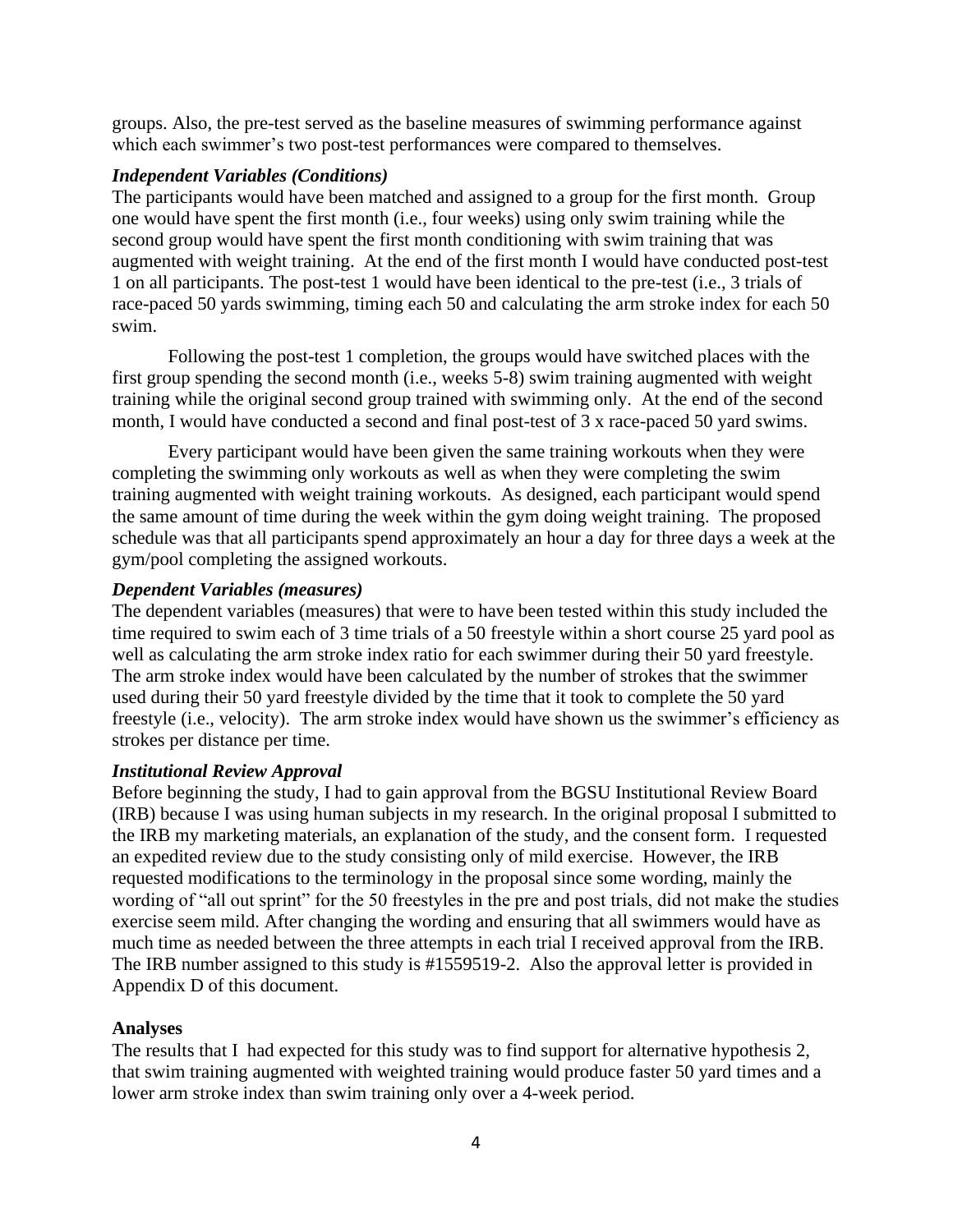The results of this study could have been important to swim coaches. Coaches have debated how to best utilize the time that they have during the week with their swimmers. Some have elected to spend all of the time inside of the water since that is where the racing takes place. This decision would be supported by the motor learning principle called "specificity of training," or practicing what you are going to do. Having efficient and effective technique and form can save seconds in the water. On the other hand, other coaches believe that it is better to augment the swimming training during the week with weight training as well. The belief by this second group of coaches is that while the technique training is important, swimmers also benefit from having greater strength and power in their arms to pull their body, their shoulders to balance the rotator cuff muscles and prevent injuries, their core to be able to help with rotation in order to keep the streamline tight, and their legs in order to have greater power to push off the wall during turns as well as off the blocks during the starts. The expected results of this study could have helped new as well as experienced coaches to better determine how they want to schedule their workouts to best improve the performance of their swimmers. In turn this could also help the swimmers to get more efficient and effective training and receive faster times.



# **Proposed Original Timeline**

#### **Discussion**

I originally identified a null hypothesis and four different alternative hypothesis earlier in the paper under the hypothesis section (see Table 1). If the study had been completed with enough participants and followed the proposed methodology, then any of these hypotheses could have occurred. The following paragraphs are my reasoning behind why each hypothesis might have occurred and what that finding might mean for future research and swim training. It is important to note that the dependent variables of time and efficiency mostly have been collapsed in this discussion for simplicity and clarity purposes. They would have been presented and analyzed separately if the study had been completed.

The first potential outcomes of swimmers who did not improve (or even got worse) during both of the 4-week sessions, regardless of whether they did swim only training or swim training with weights would have represented the null hypothesis. The main reason that comes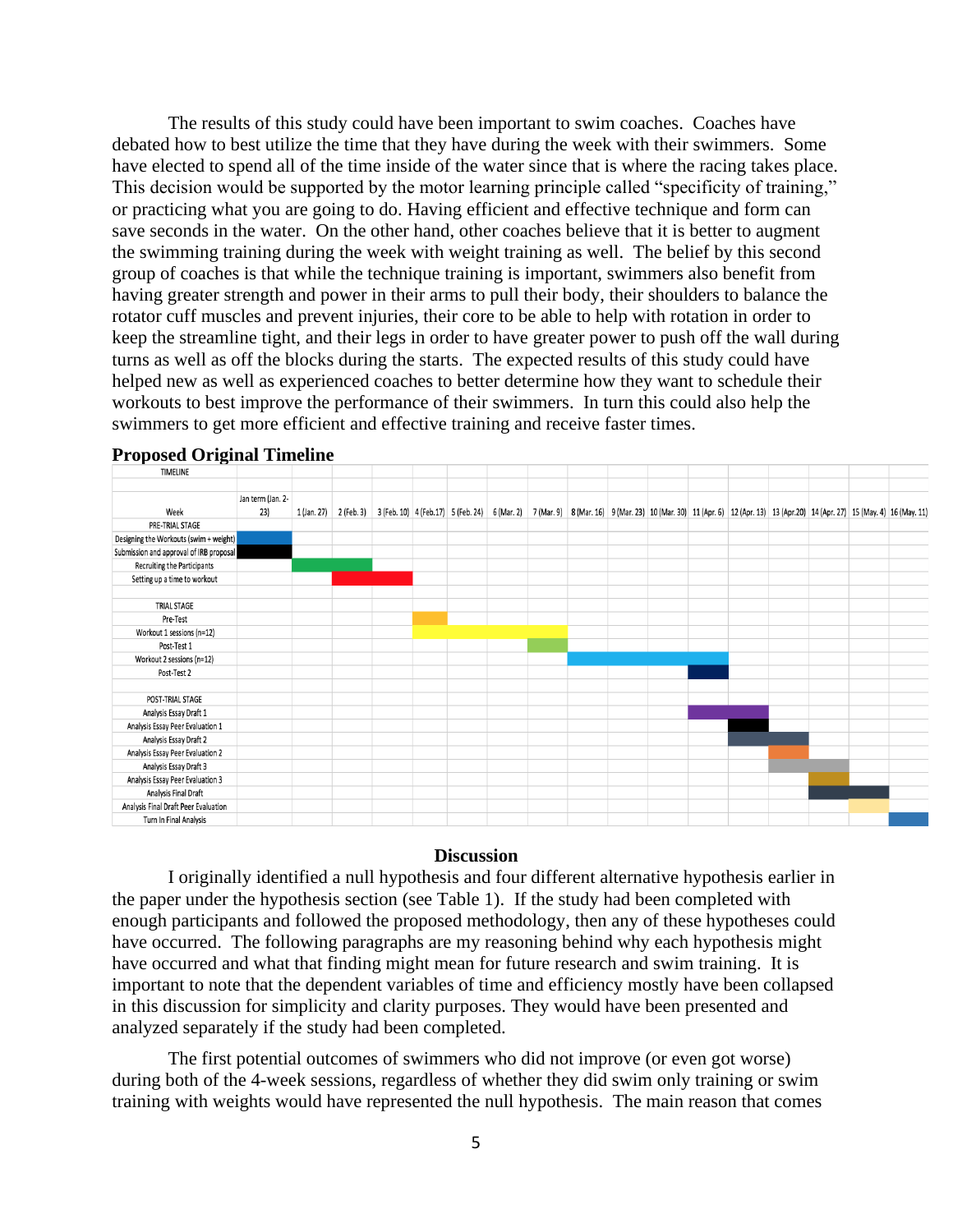to mind is that the study also had a dependent variable of the swimmers Arm Stroke Index (ASI). If the swimmer was using a large amount of strokes and covering a small of amount of distance per stroke pull used then the training would have taught them to expand their reach and do more pulling. A change from one neuromuscular memory to another can take a significant amount of time and a month might not be enough to see a benefit as far as time is involved. However, in that case the ASI would have greatly improved (i.e., gotten smaller) for the swimmers and benefitted their time later on if they continued with the workouts for more than a month.

Another reason that this could occur was that swimmers can sometimes get stuck at a certain time, especially in a short distance event like the 50 freestyle (sometimes called a plateau). It can take a long amount of time before experienced swimmers make even gradual improvements in their time. In this case it would be important to look at things outside of the training component of swimming such as their diet and/or amount of sleep per night because these can have effects on how they swim as well.

The second potential outcomes of swimmers (representing alternative hypothesis 1) is also possible. In this case the swimmers would improve during the weeks that they were doing pure swim training and not improve (or even get worse) during the weeks that they were doing swim training with weights. One potential reason for this would be that the pure swimming was only focused on the specific swimming movement that would be conducted when the swimmer swims the 50 freestyle. By doing this, the nervous system would create a neuromuscular memory that would limit the amount of time it takes to move to the next movement of the stroke in order to improve the time further. Taking the swimmer out of the pool for the weight training period might stop this improvement of neuromuscular memory.

The third potential outcome (alternative hypothesis 2) of swimmers improving during their weeks of swim training + weights and not improving (or even getting worse) during their weeks of pure swim training could happen for a few different reasons as well. One potential reason for this was because the weight training could be increasing the strength in the muscles that are used for the 50 freestyle. Increase in shoulder and arm strength will increase the power and distance of the swimmers' pull while the increase in the leg muscles' strength will help with the distance gained on the kick as well as the push off of the wall during start and turn.

Along with all of these potential outcomes we would also have been able to tell if the order of the conditions mattered by comparing the two final post-tests of the two groups. If the fourth potential outcome (alternative hypothesis 3) would have been supported, then we would have seen the group that started with swim training and then went to swim + weight training have significantly better results (i.e., faster swim times/ lower arm stroke index) than the group that started with swim + weight training and then moved on to just swim training. One potential reason for this would be the fact that the swimmers were able to focus solely on perfecting the stroke and then once they had the movements down for the stroke they were able to gain muscle strength and power in order to produce momentum while still maintaining that stroke form whereas the swimmers who started with weight training and swimming before doing only swimming were not able to increase their muscles after having the time to perfect the stroke.

The fifth potential outcome (alternative hypothesis 4) could also have been supported. If this was indeed found to be the case then we would have seen the group that started with swim training + weights and then went to just swim training have significantly better results (i.e., faster swim times/ lower arm stroke index) than the group that started with just swim training and then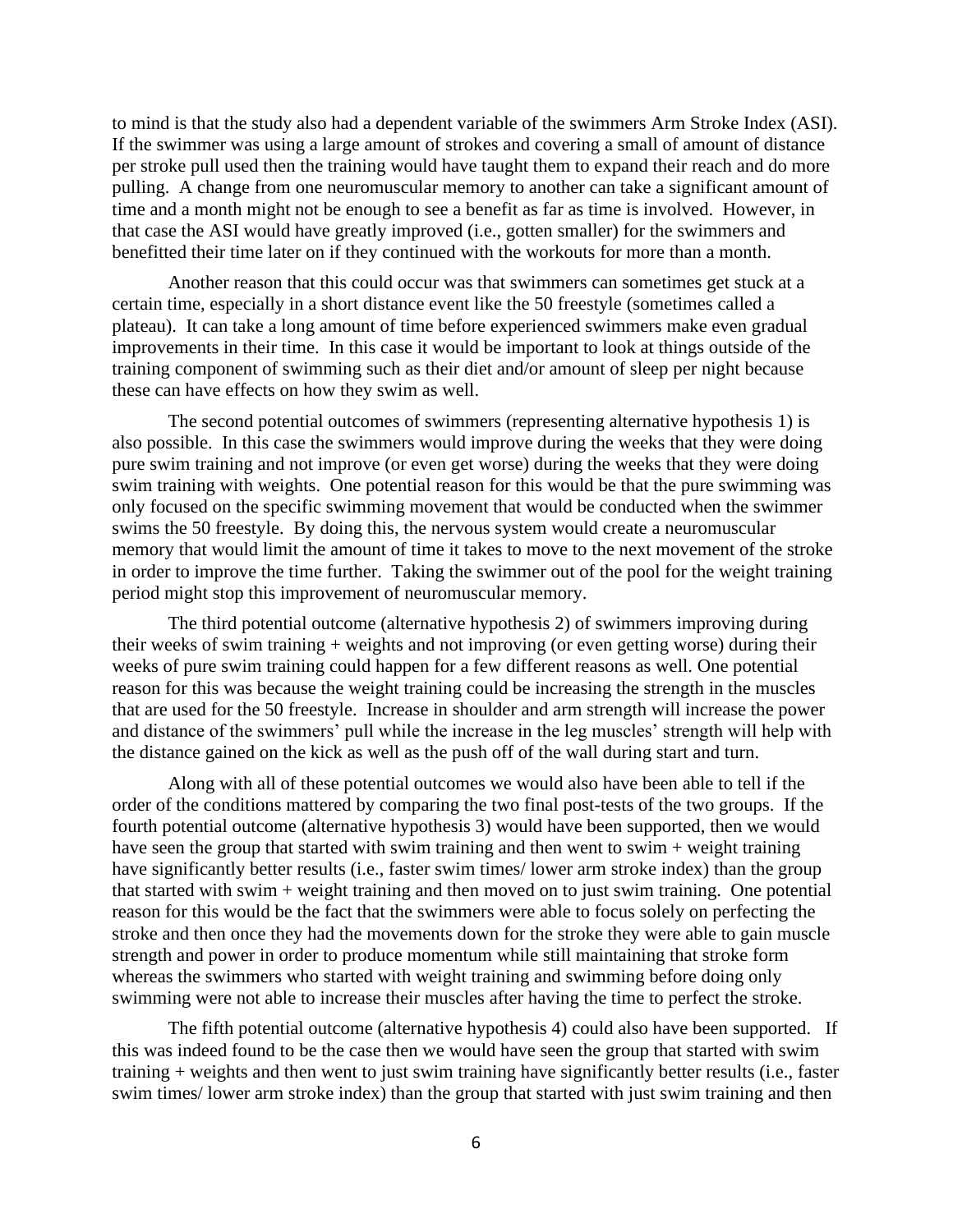moved on to swim training + weights. One potential reason for this would be the fact that weight training can cause fatigue within the muscles. As a result the muscles of the swimmers who were doing swimming and weight training during the final four weeks wouldn't have been able to improve as much as the swimmers who did just swimming during the final four weeks. If this was found to be the case I would suggest that coaches make sure not to schedule lifting practices around the time that their swimmers would have to race.

#### **Reflection**

The best parts of this honors project were working with Dr. Langendorfer on the essay in his office every week. He helped me take an idea to look at something we both cared very passionately about and make it a reality. There were definitely some setbacks and ultimately with COVID-19 pandemic causing the closure of the University and all the swimming pools, I could not complete the actual intervention and data collection part of my project, but I would not have changed a single moment of the experience I have had with this study over the course of the past year. It taught me how much goes into writing a study and getting it approved by the IRB to become reality. I learned that setbacks in any project, especially research, are to be expected but it's how you finish that ultimately matters. Furthermore, due to these setbacks I had to really learn how to critically think about every possible outcome of a situation. With the study not being able to take place I had to analyze and critically think of all the hypotheses and the potential outcomes that could come from each and what those findings would have meant for the culture of swim training as a whole for the discussion portion of this research. I also learned that it takes time to make something good; many revisions are necessary. I think ultimately that is what I will take with me to the future. The memories of how to persevere. If I would try this project again, I would use that perseverance I have learned through this experience. I would try to find strategies for recruiting a lot more participants who are generally interested in solving the question of this study. I would try to make it fun for everyone involved and ultimately find the answer to the proposed question.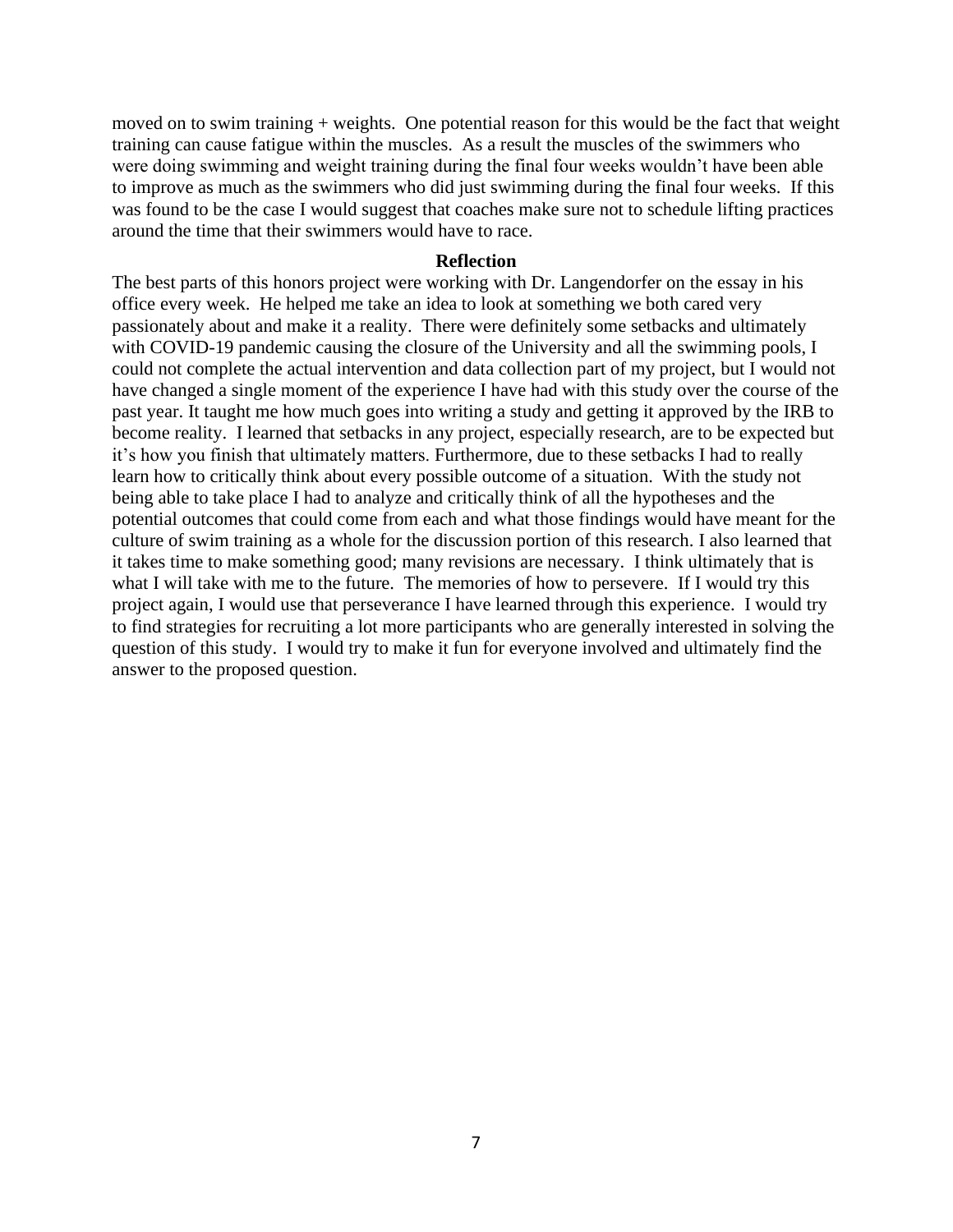## Appendix A

## *Annotated Bibliographies*

In this appendix, I have reviewed 15 studies I identified through a systematic review of the literature. I provide a citation for each study and then an annotated bibliography comprised of the article abstract as well as information I gleaned from reading the paper itself that included the intended audience..

Batalha, N., Raimundo, A., Tomas-Carus, P., Paulo, J., Simão, R., & Silva, A. J. (2015). Does a land-based compensatory strength-training programme influences the rotator cuff balance of young competitive swimmers? European Journal of Sport Science, 15(8), 764–772. Retrieved from [http://search.ebscohost.com.ezproxy.bgsu.edu/login.aspx?direct=true&db=s3h&AN=111](http://search.ebscohost.com.ezproxy.bgsu.edu/login.aspx?direct=true&db=s3h&AN=111799735&site=ehost-live&scope=site) [799735&site=ehost-live&scope=site](http://search.ebscohost.com.ezproxy.bgsu.edu/login.aspx?direct=true&db=s3h&AN=111799735&site=ehost-live&scope=site)

"During the repeated execution of the swimming strokes, the shoulder adductor and internal rotator muscles have a tendency to become proportionally stronger when compared to their antagonist group. This can lead to muscle imbalances. The aim of this study was to examine the effects of a compensatory training programme on the strength and balance of shoulder rotator muscles in young swimmers. A randomized controlled trial design was used. Forty male swimmers took part in the study and were randomly divided into two groups: an experimental group ( $n = 20$ ) and a training group ( $n = 20$ ). A control group ( $n = 16$ ) of young sedentary male students was also evaluated. The experimental group subjects participated in a 16-week shoulder-strength programme with Thera-Band® elastic bands; the training group was restricted to aquatic training. Peak torque of shoulder internal rotator and external rotator (ER) was measured at baseline and after 16 weeks. Concentric action at 1.04 rad s−1 (3 reps) and 3.14 rad s−1 (20 reps) was measured using an isokinetic dynamometer. The strength training programme led to an improvement of the ER strength and shoulder rotator balance in the experimental group (data from both shoulders at 1.04 rad s−1). Moreover, concentric action at 3.14 rad s−1 presented significant differences only for the dominant shoulder. Findings suggest that the prescribed shoulder-strengthening exercises could be a useful training option for young competitive swimmers. They can produce an increase in absolute strength values and greater muscle balance in shoulder rotators".

The intended audience of this article were swimmers who want to protect their shoulders as well as coaching staff. This article helps to inform my proposed Honors topic by showing the benefits of certain shoulder exercises on the overall shoulder health of swimmers by strengthening the rotator cuff and keeping a balance among and across the shoulder girdle complex of muscles. Unlike my proposed study, this research used a between-groups research design and the dependent measures were direct measures of muscle strength and not swimming performance.

Baumrtová, S., Jebavý, R., & Hojka, V. (2017). The influence of explosive power on the performance of an elite swimmer in 25 and 50 metre pools. Acta Universitatis Carolinae: Kinanthropologica, 53(2), 107–115. [http://search.ebscohost.com.ezproxy.bgsu.edu/login.aspx?direct=true&db=s3h&AN=126](http://search.ebscohost.com.ezproxy.bgsu.edu/login.aspx?direct=true&db=s3h&AN=126503673&site=ehost-live&scope=site) [503673&site=ehost-live&scope=site](http://search.ebscohost.com.ezproxy.bgsu.edu/login.aspx?direct=true&db=s3h&AN=126503673&site=ehost-live&scope=site)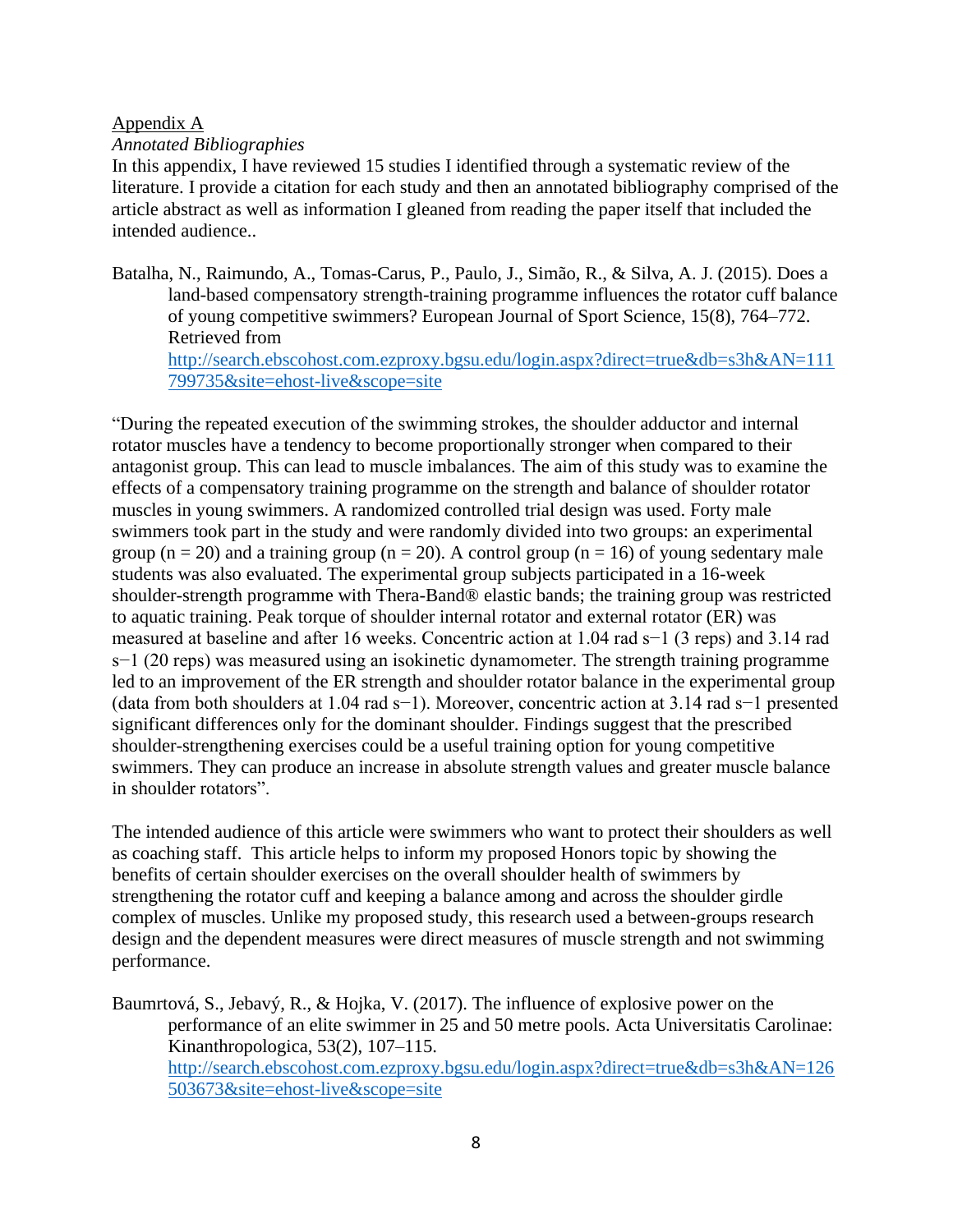"Each swimming stroke, and each distance, requires a different approach to strength training. For sprinters in swimming the most essential part is explosive power. The goal of this case study was to find out how explosive training can influence the performance in both long course and short course meters swimming pools. This study was conducted with the cooperation of an elite swimmer over a time period of 6 years. Tests were performed twice a year (June and November) during the years of 2010–2016. The Myotest device was used to measure countermovement jump height. Swimming performance was evaluated by FINA points in the swimmer's three main disciplines. ANOVA, Cohen's d and regression equation were used for statistical analysis. The results showed that explosive power does not influence performance in the 50m swimming pool  $(p = 0.25; r2 = 0.08)$ . However the performance in the 25m pool is directly linked to the level of explosive power of the lower limbs ( $p < 0.001$ ; r2 = 0.85). The results of the swimmer in the 25m pool are closely related to the level of explosive power of the lower limbs. Performance in the 50m pool might not be affected by level of lower limb power".

The intended audience of this article were sprint swimmers and their coaches looking to increase the power for their flip turns and starts. This study was a single case study following the swimmer over 6 years and comparing their explosive power, which was trained through dry-land workouts, with their performances (measured as points earned). No direct measure of performance (e.g., times or arm stroke index) were measured in this study.

Bertoleti E., Aidar, F. J., de Souza, R. F., de Matos, D. G., Camara, M. B., Gomes, A. A. B., … Garrido, N. D. (2016). Swimming performance evaluation in athletes submitted to different types of strength training. *Journal of Exercise Physiology Online*, *19*(6), 1–9. [http://ezproxy.bgsu.edu/login?url=http://search.ebscohost.com/login.aspx?direct=true&d](http://ezproxy.bgsu.edu/login?url=http://search.ebscohost.com/login.aspx?direct=true&db=s3h&AN=120375680&site=ehost-live&scope=site) [b=s3h&AN=120375680&site=ehost-live&scope=site](http://ezproxy.bgsu.edu/login?url=http://search.ebscohost.com/login.aspx?direct=true&db=s3h&AN=120375680&site=ehost-live&scope=site)

"The purpose of this study was to compare the effects of a traditional strength training exercise, a training tether made of rubber attached to a belt around the swimmer's waist in the water, and training only in the water without additional strength training on the performance of the 25 m and 50 m freestyle in young athletes. The subjects consisted of 24 male athletes 15 to 16 yrs of age. They were 2 divided into 3 groups: (a) 7 swimmers tethered by a rubber device while in the water (RW); (b) 7 swimmers who did strength training (ST) program; and (c) 7 swimmers who comprised the control group (CG). The findings indicate that there was no difference in the posttest responses between the group that trained while tethered to the rubber device and the group that engaged in a traditional strength training program. But, there were differences in both groups that engaged in strength training compared to the control group at both time points (pre- and post-test). Hence, it is reasonable to conclude that both strength training methods used in this study tended to promote improvements in speed, especially for shorter distances."

The intended audience was coaches who were designing conditioning programs for swimmers. This article contributed to my Honors topic since it looked at different types of resistance and weight training and compared it to swimming-only training. In this article the authors found that weight training did indeed promote improvements in short distance swimming speed. This experiment also compared different types of weight training including in-water resistance used by swimmers had the full swimming workout as well as the extra workouts which can create the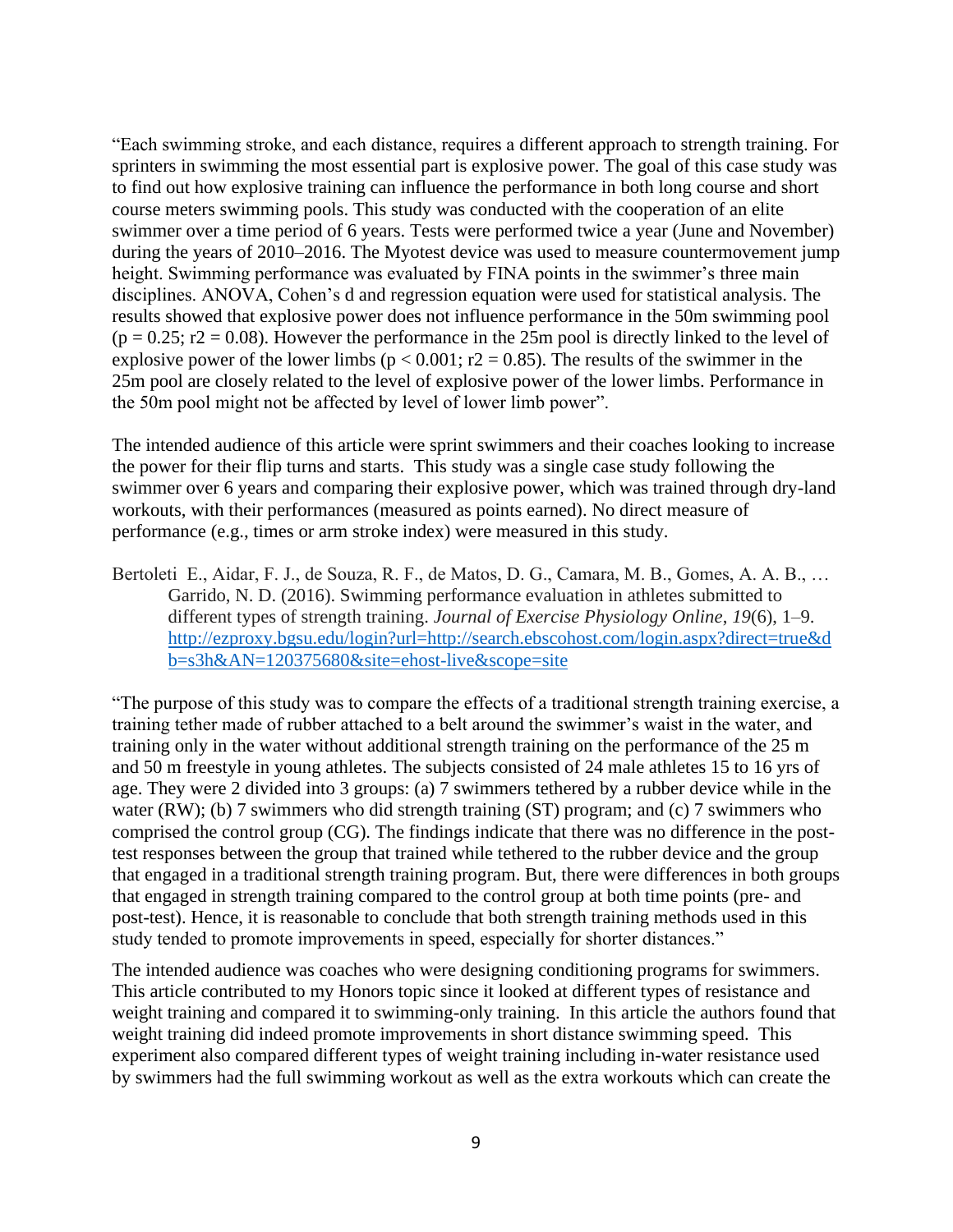question if the extra time training is the actual factor that caused the faster time instead of the type of training being used.

Dalamitros, A. A., Vagios, A., Toubekis, A. G., Tsalis, G., Clemente-Suarez, V. J., & Manou, V. (2018). The Effect of Two Additional Dry-Land Active Warm-Up Protocols on the 50-M Front-Crawl Swimming Performance. Human Movement, 19(3), 75–81. Retrieved from [http://search.ebscohost.com.ezproxy.bgsu.edu/login.aspx?direct=true&db=s3h&AN=131](http://search.ebscohost.com.ezproxy.bgsu.edu/login.aspx?direct=true&db=s3h&AN=131062941&site=ehost-live&scope=site) [062941&site=ehost-live&scope=site](http://search.ebscohost.com.ezproxy.bgsu.edu/login.aspx?direct=true&db=s3h&AN=131062941&site=ehost-live&scope=site)

"The purpose of the study was to compare the effectiveness of 2 different dry-land active warmup protocols on 50-m front-crawl swimming performance, biomechanical variables (stroke rate, stroke length, and stroke index), rate of perceived exertion, and exercise heart rate in swimmers of both genders. Method. The total of 10 male and 9 female national-level swimmers completed a standardized 1000-m in-water warm-up protocol followed by a 30-min transition phase and a 50-m front-crawl time-trial. During this 30-min period, each swimmer executed, on different occasions, a protocol consisting of either a dynamic stretching routine (stretch) or a power exercise circuit (power) of equal duration (~ 5 min) in a randomized sequence. A control condition (control) including a passive recovery strategy after the in-water warm-up protocol was also analyzed. Results. An improvement in 50-m time-trial performance was demonstrated in male swimmers after executing the power protocol ( $p = 0.034$ ), while in female swimmers a trend towards faster performance times was revealed after the stretch protocol ( $p = 0.064$ ). Stroke index was improved after the stretch routine only in female swimmers ( $p = 0.010$ ). Stroke rate, stroke length, rate of perceived exertion, and exercise heart rate showed no differences among all the 3 conditions in either gender ( $p > 0.05$ ). Conclusions. Male and female swimmers respond differently to a power or a dynamic stretching protocol. In addition, the variation in responses to different warm-up conditions highlights the importance of individualizing the dry-land warm-up procedure to promote maximum performance during 50-m front-crawl swimming events".

The intended audience of this article were coaches. This article did not contribute directly to my study since it focused on warm up procedures rather than weight training itself, but it did measure both time and stroke index as dependent measures.

García-Ramos, A., Tomazin, K., Feriche, B., Strojnik, V., de la Fuente, B., Argüelles-Cienfuegos, J., … Štirn, I. (2016). The relationship between the lower-body muscular profile and swimming start performance. Journal of Human Kinetics, 50(1), 157–165. Retrieved from [http://search.ebscohost.com.ezproxy.bgsu.edu/login.aspx?direct=true&db=s3h&AN=114](http://search.ebscohost.com.ezproxy.bgsu.edu/login.aspx?direct=true&db=s3h&AN=114707910&site=ehost-live&scope=site) [707910&site=ehost-live&scope=site](http://search.ebscohost.com.ezproxy.bgsu.edu/login.aspx?direct=true&db=s3h&AN=114707910&site=ehost-live&scope=site)

"This study aimed to examine the correlation of different dry land strength and power tests with swimming start performance. Twenty international level female swimmers (age  $15.3 \pm 1.6$  years, FINA point score  $709.6 \pm 71.1$ ) performed the track freestyle start. Additionally, dry land tests were conducted: a) squat (SJ) and countermovement jumps (CMJ), b) squat jumps with additional resistance equivalent to 25, 50, 75 and 100% of swimmers' body weight [BW]), and c) leg extension and leg flexion maximal voluntary isometric contractions. Correlations between dry land tests and start times at 5, 10 and 15 m were quantified through Pearson's linear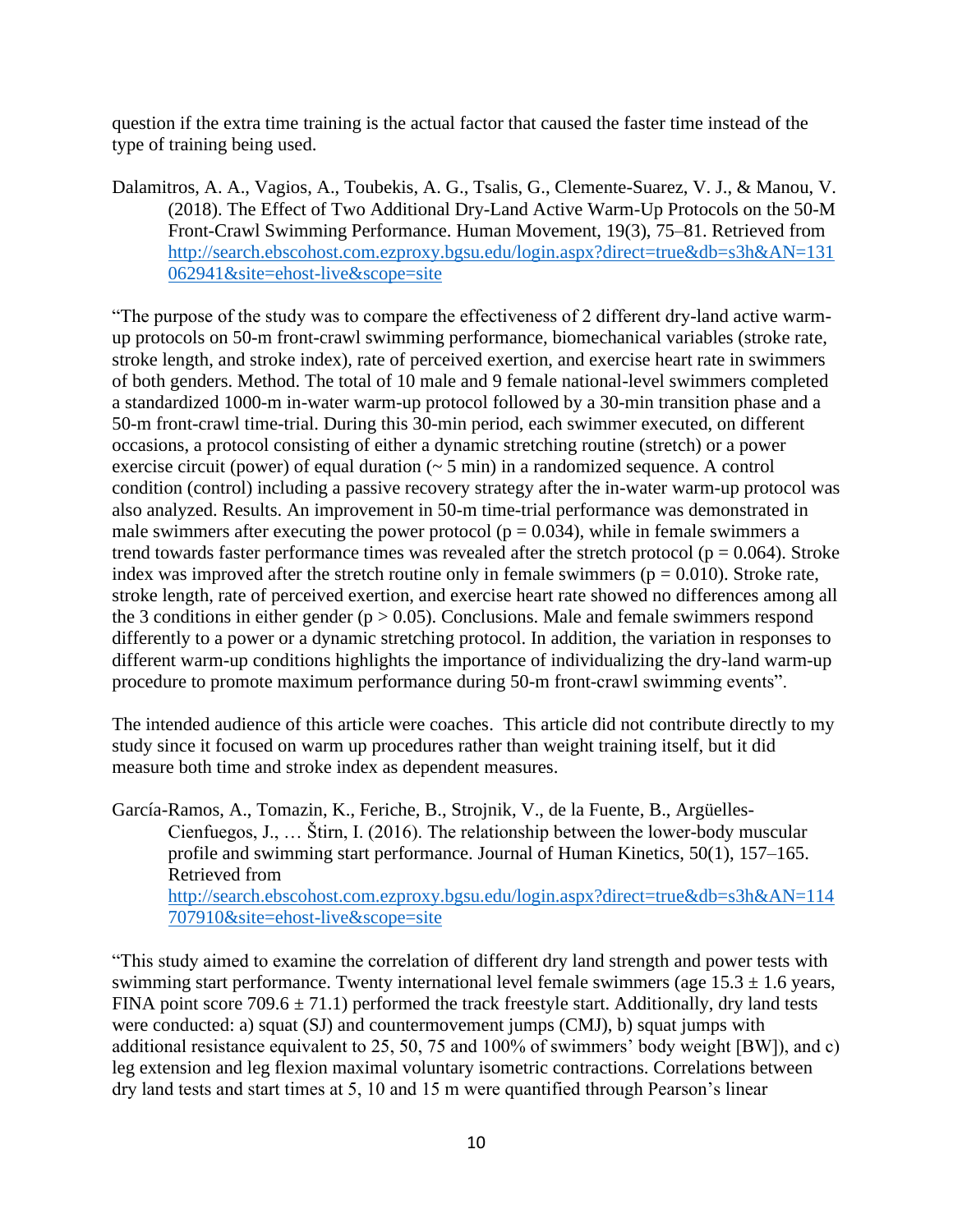correlation coefficients (r). The peak bar velocity reached during the jumps with additional resistance was the variable most correlated to swimming start performance ( $r = -0.57$  to  $-0.66$  at 25%BW; r = -0.57 to -0.72 at 50%BW; r = -0.59 to -0.68 at 75%BW; r = -0.50 to - 0.64 at 100%BW). A few significant correlations between the parameters of the SJ and the CMJ with times of 5 and 10 m were found, and none with the isometric variables. The peak velocity reached during jumps with external loads relative to BW was found a good indicator of swimming start performance".

The intended audience of this article were swimmers looking to increase the performance of their racing starts as well as coaches looking to help their athletes. This study contributed less to my study since it was mostly focused on the racing start rather than a full race performance. The weight measures may serve to help design the weight training portion of my study by showing how lower body workouts can help swimming performance.

Garrido, N., Marinho, D. A., Barbosa, T. M., Costa, A. M., Silva, A. J., Pérez-Turpin, J. A., & Marques, M. C. (2010). Relationships between dry land strength, power variables and short sprint performance in young competitive swimmers. *Journal of Human Sport & Exercise*, *5*(2), 240–249. Retrieved from [http://ezproxy.bgsu.edu/login?url=http://search.ebscohost.com/login.aspx?direct=true&d](http://ezproxy.bgsu.edu/login?url=http://search.ebscohost.com/login.aspx?direct=true&db=s3h&AN=51232762&site=ehost-live&scope=site) [b=s3h&AN=51232762&site=ehost-live&scope=site](http://ezproxy.bgsu.edu/login?url=http://search.ebscohost.com/login.aspx?direct=true&db=s3h&AN=51232762&site=ehost-live&scope=site)

"The aim of this study was to identify the dry land strength and power tests that can better relate with sprint swimming performance in young competitive swimmers. Twenty-eight (16 boys and 12 girls) young competitive swimmers of national level  $(12.01 \pm 0.56$  years-old, Tanner stage 1-2) volunteered to participate in this study. Swimming performance (25 m and 50 m freestyle sprint tests), muscle strength (bench press and leg extension) and muscle power (throwing medicine ball and countermovement jump) performances were tested. Spearman ranking correlation coefficient were computed to verify the association between strength and power variables with sprint swimming performance. Regarding strength tests, the bench press and leg extension exercises were moderate but significantly associated with 25 m and 50 m tests  $(-0.69 <$  $\rho \leq -0.58$ ). The sprint tests were only associated with throwing power tests  $(-0.74 \leq \rho \leq -0.54)$ and not with vertical jump height. The main results suggested that, simple dry land strength and power tests although moderate are significantly associated with sprint swimming performance in young competitive swimmers".

The intended audience of this article are sprint swimmers and people who are questioning the use of dry land activities in swimming performance. This article should help contribute to my Honors topic because it looked at the same short distance that will be utilized within this study and examined the correlation between the bench press and leg extension on the performance of sprint swimmers. Unfortunately, the results of this study showed that sprint test results were only associated with the throwing power test and not bench press or vertical jump performance. The results should give guidance to designing the weight training portion of my study.

Manske, R. C., Lewis, S., Wolff, S., & Smith, B. (2015). Effects of a dry-land strengthening program in competitive adolescent swimmers. *International Journal of Sports Physical Therapy*, *10*(6), 858–867. Retrieved from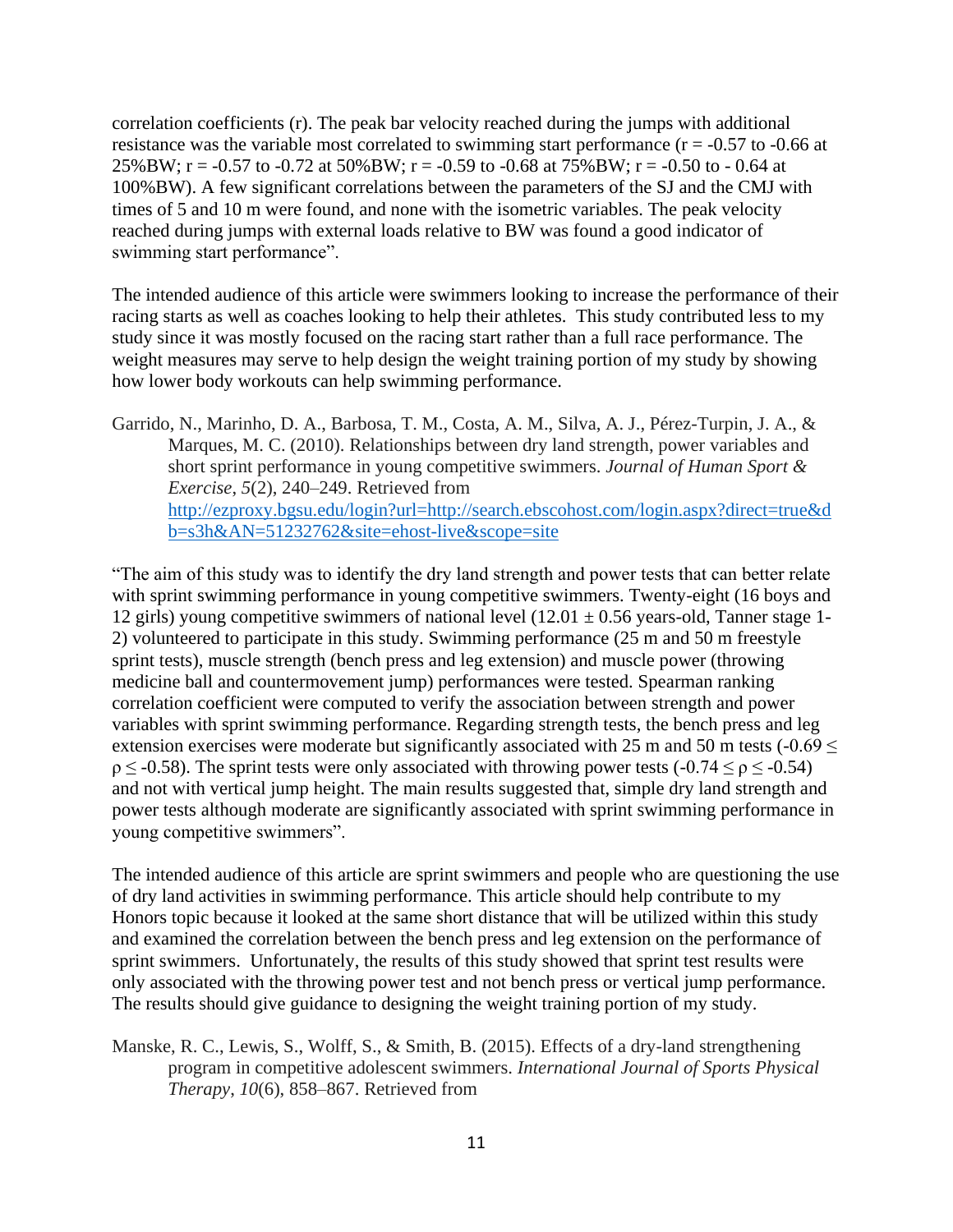[http://ezproxy.bgsu.edu/login?url=http://search.ebscohost.com/login.aspx?direct=true&d](http://ezproxy.bgsu.edu/login?url=http://search.ebscohost.com/login.aspx?direct=true&db=s3h&AN=119252097&site=ehost-live&scope=site) [b=s3h&AN=119252097&site=ehost-live&scope=site](http://ezproxy.bgsu.edu/login?url=http://search.ebscohost.com/login.aspx?direct=true&db=s3h&AN=119252097&site=ehost-live&scope=site)

"Background: Shoulder pain is common in competitive young swimmers. A relationship between shoulder strength and shoulder soreness in competitive young swimmers may indicate need for strengthening. Purpose: To determine if a shoulder exercise program will improve shoulder strength and decrease pain in competitive young swimmers. Study Design: Randomized control Methods: Participants (10 control, 11 experimental), randomly assigned to a control or experiment group, completed the 12 week program. Strength was measured prior to the study for shoulder flexion, abduction, external rotation, internal rotation, and extension on the dominant arm using handheld dynamometry. The experimental group was then assigned exercises to be performed three times per week. The control group was instructed not to perform the exercises. All participants were re-tested at six and twelve weeks following initiation of the study. Results: The changes in strength for each muscle group and pain were compared between groups using a mixed design two-way ANOVA. The experimental group significantly increased external rotation strength compared to the control group. Shoulder soreness was not significantly different between groups. Conclusion: Adolescents who perform shoulder strengthening significantly increased their external rotation strength compared to adolescents who only participated in a regular swimming regimen".

The intended audience of this article was coaches and swimmers, especially those at high risk of a shoulder injury. This article may contribute to my Honors topic by identifying five easy-toperform shoulder warmups that can help to increase shoulder rotation and prevent injury. The research did use pain as a comparable however since pain is a subjective measure and each person has a varying degree of pain tolerance this measurement may not be as valid as others used within this study. The study also did not measure swimming performance directly so it may not be as apropos to my study as other articles.

Marinho, D. A., Silva, A. J., Reis, V. M., Costa, A. M., Brito, J. P., Ferraz, R., & Marques, M. C. (2009). Changes in critical velocity and critical stroke rate during a 12 week swimming training period: A Case Study. *Journal of Human Sport & Exercise*, *4*(1), 48–56. Retrieved from [http://ezproxy.bgsu.edu/login?url=http://search.ebscohost.com/login.aspx?direct=true&d](http://ezproxy.bgsu.edu/login?url=http://search.ebscohost.com/login.aspx?direct=true&db=s3h&AN=38591893&site=ehost-live&scope=site) [b=s3h&AN=38591893&site=ehost-live&scope=site](http://ezproxy.bgsu.edu/login?url=http://search.ebscohost.com/login.aspx?direct=true&db=s3h&AN=38591893&site=ehost-live&scope=site)

"The aim of this study was to analyze the evolution of critical velocity and critical stroke rate during 12 weeks of training in age group swimmers. Fourteen age group male swimmers took part in this investigation. The evaluation took place in two different trials. The first one was conducted at the beginning of the season and the second one after 12 weeks of training. For each subject the critical velocity and the critical stroke rate were determined in both trials. The main result was that critical velocity increased, whereas critical stroke rate decreased between the first and second trials. It seems that technical ability was improved during the 12 weeks of training. The swimmers were able to perform at the same physiological intensity at higher velocities and with less stroke rate. This information could help swimming coaches monitoring their training without expensive instruments."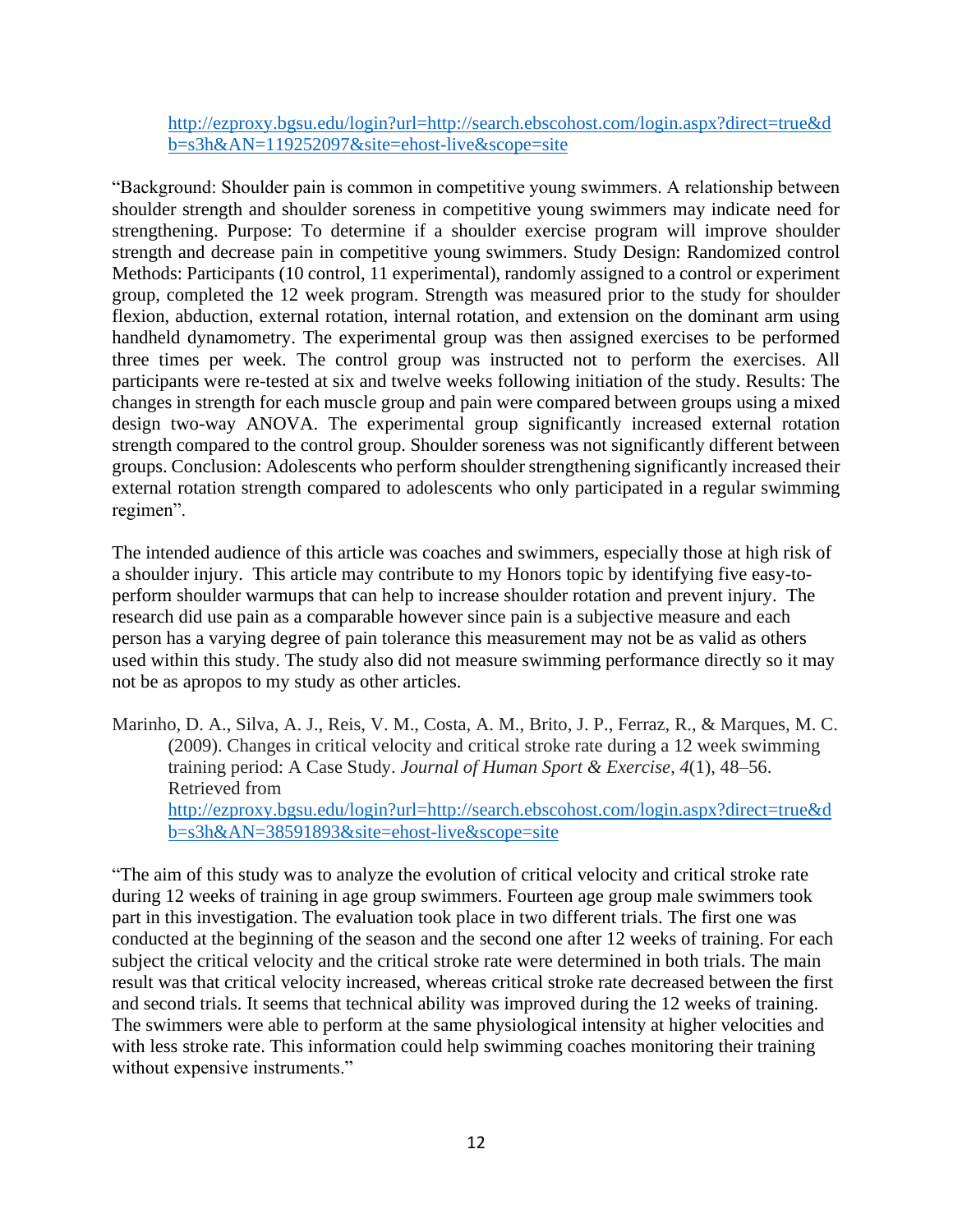The intended audience was swimming coaches. The study may contribute to my Honors topic through its use of critical velocity and critical stroke rate performance measures (dependent variables), but it doesn't involve weight training specifically so it may not provide important insights.

Ortiz, E. M., & Colomina, R. A. (2019). Regression analysis model applied to age-group swimmers: 50m race component times analysis. *Journal of Human Sport & Exercise*, *14*(2), 315–324. Retrieved from [http://ezproxy.bgsu.edu/login?url=http://search.ebscohost.com/login.aspx?direct=true&d](http://ezproxy.bgsu.edu/login?url=http://search.ebscohost.com/login.aspx?direct=true&db=s3h&AN=136877236&site=ehost-live&scope=site) [b=s3h&AN=136877236&site=ehost-live&scope=site](http://ezproxy.bgsu.edu/login?url=http://search.ebscohost.com/login.aspx?direct=true&db=s3h&AN=136877236&site=ehost-live&scope=site)

"This investigation aimed to develop a regression model of the Race Component evolution in a large sample of regional age-group Spanish swimmers in 50 m freestyle. Subjects were 280 regional swimmers selected of different club (with an age range of 9 to 22 year) and the swimmers were divided into five competitive categories. The time spent starting (ST), the time spent stroking (STT1 - STT2), the time spent turning (TT) and the time spent finishing (FT) were used for analysis. Inverse function approximation of the partials times by aging and was carried out. Furthermore, the analysis regression of partials times and event time for age and genders were calculated respectively. It seems that the times of swimmers studied have a tendency to resemble of internationals swimmer´s times. The estimation formula applied was different time according to gender. The crossing age in the swimming partials times were about 12-14 years old. At this age begin to differentiate the performed and swim times between boys and girls."

The intended audience was the coaches who handle post-competitive performance workouts. This study may help with my Honors topic by showing different forms of component time analysis as well as bringing in consideration to the ages of the swimmers. My proposed study does not anticipate using a race component times analysis and it doesn't deal with weight training so it probably has little relevance to my study except that it is looking at sprint training.

Perna, S., Bologna, C., Degli Agosti, I., & Rondanelli, M. (2018). High intensity Crossfit training compared to high intensity swimming: A pre-post trial to assess the impact on body composition, muscle strength and resting energy expenditure. *Asian Journal of Sports Medicine*, *9*(1), 1–5. Retrieved from [http://ezproxy.bgsu.edu/login?url=http://search.ebscohost.com/login.aspx?direct=true&d](http://ezproxy.bgsu.edu/login?url=http://search.ebscohost.com/login.aspx?direct=true&db=s3h&AN=129125663&site=ehost-live&scope=site) [b=s3h&AN=129125663&site=ehost-live&scope=site](http://ezproxy.bgsu.edu/login?url=http://search.ebscohost.com/login.aspx?direct=true&db=s3h&AN=129125663&site=ehost-live&scope=site)

"Objectives: The aim of this study was to evaluate the impact of two different forms of high intensity training i.e. power CrossFit and intermittent swimming, on body composition markers, max strength and resting energy expenditure. Methods: This pre-post trial was conducted on twenty three subjects (14 female, 9 male; mean age =  $31.74 \pm 7.46$  years; BMI =  $23.665 \pm 2.994$ kg/m2 ). They were assigned into interventions of CrossFit training or swimming (CrossFit/Swimming: 10/13) for 8-weeks (60 min, 3 times per week). Using dual X-ray energy absorptiometry (DXA), we measured body mass composition markers such as body weight, total free fat mass, total fat mass, arms and legs free fat mass, and percentage of android and gynoid fat mass. Also muscle strength and resting energy expenditure were measured at baseline and immediately after 8 weeks of training intervention. Feasibility measures of recruitment and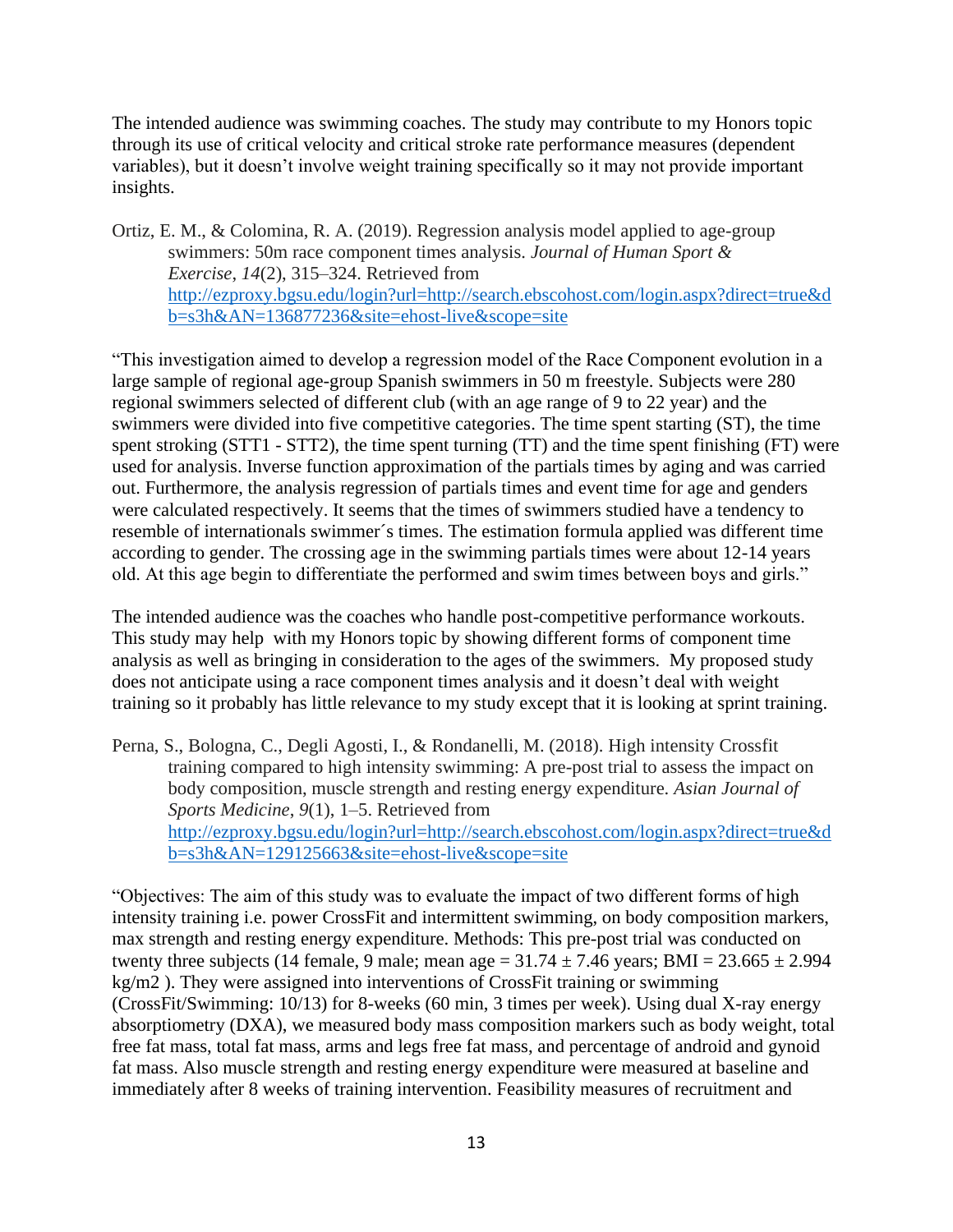injury were also assessed. These variables were measured at baseline and after 8 weeks and compared within and between groups, using paired t-tests and linear regression models, to detect significant changes. Results: Between groups, data comparisons (pre-post intervention training) demonstrated a significant effect of CrossFit on gynoid fat ( $\beta$  = -1.42%; CI 95% -2.81; -0.03; P = 0.047), and suggestive but not significant variations in decreasing for total fat mass ( $\beta$ -1427 g, CI 95%: -2861, 7, 31; P = 0.051) and android fat ( $\beta$  = -2.64%, CI 95%: -5.36, 0.08; P = 0.056). Conclusions: This study showed the potential benefits of high intensity training in improvement of body composition markers. In particular, CrossFit is more effective than swimming in losses of total fat mass, specifically of gynoid and android fat mass. Further research is needed to understand the potential of CrossFit training on health."

The intended audience of this article would be coaches, swimmers, Crossfit users, or people trying to lose weight. This work has limited usefulness to my Honors topic because it only focused on Crossfit training versus pure swimming exercises. Since the only dependent variables were BMI, DXA, muscle strength, and resting energy expenditure, it does not have any direct swimming performance measures.

Pešić, M., Okičić, T., Madić, D., Dopsaj, M., Djurovic, M., & Djordjevic, S. (2015). The effects of additional strength training on specific motor abilities in young swimmers. / Uticaj Dodatnog Treninga Snage Na Specifične Motoričke Sposobnosti Mladih Plivača. *Facta Universitatis: Series Physical Education & Sport*, *13*(2), 291–301. Retrieved from [http://ezproxy.bgsu.edu/login?url=http://search.ebscohost.com/login.aspx?direct=true&d](http://ezproxy.bgsu.edu/login?url=http://search.ebscohost.com/login.aspx?direct=true&db=s3h&AN=113892399&site=ehost-live&scope=site) [b=s3h&AN=113892399&site=ehost-live&scope=site](http://ezproxy.bgsu.edu/login?url=http://search.ebscohost.com/login.aspx?direct=true&db=s3h&AN=113892399&site=ehost-live&scope=site)

"The aim of this study was to determine the effects of dry-land strength training on motor abilities specific for swimming among young swimmers aged 10-14 years. The participant sample comprised 60 swimmers, aged 10-12 and 13-14, divided into two experimental and two control groups. The measures included 16 variables for assessing specific motor abilities in the disciplines of the 100m freestyle and breaststroke. The experimental exercise program lasted 12 weeks. Compared to the control groups, the experimental groups had additional dry-land strength training targeting large muscle groups of the entire body. After the applied experimental program, statistically significant effects were identified in the form of improvements to the following variables: start time for the 10m breaststroke, stroke length in the breaststroke, and turn length in the breaststroke for swimmers aged 10-12, whereas for swimmers aged 13-14 there was an improvement in the variable stroke efficiency in the freestyle. Based on the total analysis, we conclude that the applied experimental program would require modification in the further training process with a view to achieving more considerable training effects which would in turn lead to a more significant transformation of the swimming results in the categories of swimmers aged 10-12 and 13-14".

The intended audience for this article was coaches for young competitive swimmers, specifically those between the ages of 10-14. This article helped identify how the weight training section of the study might be designed. The authors noted at the end of their study that it would be more beneficial to have increased the strength workouts from twice a week to four times weekly as well as progressed the strength training instead of keeping it constant throughout the whole experiment.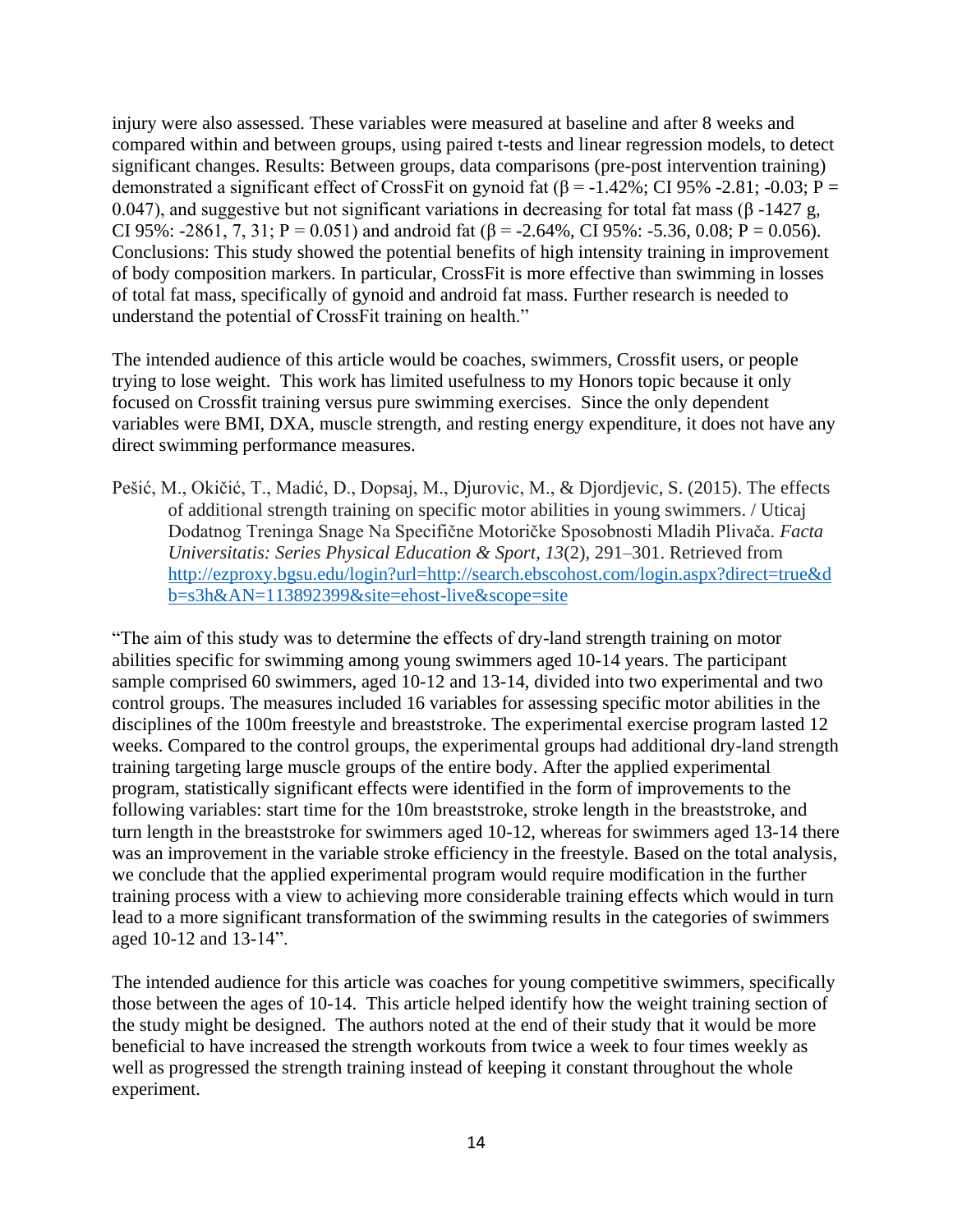Richmond, T., Buell, J., Pfeil, S., & Crowderd, M. W. (2015). Evidence-based recommendations for maximizing competitive swimming performance. Journal of Swimming Research, 23, 1–14. Retrieved from [http://search.ebscohost.com.ezproxy.bgsu.edu/login.aspx?direct=true&db=s3h&AN=102](http://search.ebscohost.com.ezproxy.bgsu.edu/login.aspx?direct=true&db=s3h&AN=102706544&site=ehost-live&scope=site) [706544&site=ehost-live&scope=site](http://search.ebscohost.com.ezproxy.bgsu.edu/login.aspx?direct=true&db=s3h&AN=102706544&site=ehost-live&scope=site)

"The current dogma of swimming training programs promotes high-distance, high volume workouts requiring a considerable time investment and high risk of injury to swimmers striving to achieve elite level swimming performance. In this paper, the current literature in exercise physiology, swimming performance, and nutrition is reviewed in order to provide evidencebased training guidelines to maximize performance and minimize risk of overuse injury. Suggested practices for day-of-competition exercise and nutrition are also offered. This work aims to provide training recommendations for coaches and swimmers, and to aid the work of physicians and dietitians involved in the care of swimmers. Narrative review encompassing studies done on the topic of elite swimmers and performance, metabolism, nutrition, stroke technique, tapering, and injury. Studies done in athletes of other sports regarding muscle metabolism and nutrition are also taken into consideration, as necessary, when there is a paucity of work in swimmers. This evidence-based approach to swimming training challenges current popular coaching principles, i.e. long-distance workouts, by offering a more focused and individualized training regimen that may improve performance and decrease workout-related injury risk. Specifically, inclusion of high intensity training, stroke technique improvement, limited total distance and water time spent per week, optimized nutrition, strategic tapering, and a personalized day of-event warm-up routine appear to be key factors for success in a swimming competition. Specific guidelines in each of these areas are reviewed or synthesized, and means of implementation are suggested. This multidisciplinary approach to swimming training that optimizes each stage of training and competition will likely improve the performance of many competitive swimmers".

The intended audience were swimmers who are trying to maximize their performance, coaches who are trying to help their swimmer, and parents who want to make sure their swimmers are healthy. This will contribute to my Honors topic by showing the proper workload that the swimmers should experience. Unfortunately, little emphasis on weight training was mentioned.

Sadowski, J., Mastalerz, A., Gromisz, W., Jówko, E., & Buszta, M. (2015). The effects of swimming and dry-land resistance training programme on non-swimmers. *Polish Journal of Sport & Tourism*, *22*(1), 35–40. Retrieved from [http://ezproxy.bgsu.edu/login?url=http://search.ebscohost.com/login.aspx?direct=true&d](http://ezproxy.bgsu.edu/login?url=http://search.ebscohost.com/login.aspx?direct=true&db=s3h&AN=103339880&site=ehost-live&scope=site) [b=s3h&AN=103339880&site=ehost-live&scope=site](http://ezproxy.bgsu.edu/login?url=http://search.ebscohost.com/login.aspx?direct=true&db=s3h&AN=103339880&site=ehost-live&scope=site)

"Introduction. The aim of the study was to estimate the influence of combined swimming and dry-land resistance training on swimming force, swimming performance and strength in nonswimmers. Material and methods. Thirty male non-swimmers took part in the research. They were randomly assigned to one of the two groups: experimental  $(n=17)$  and control  $(n=13)$ . The experimental group took part in combined swimming and dry-land resistance training. The control group took part in swimming training only. The swimming and dry-land resistance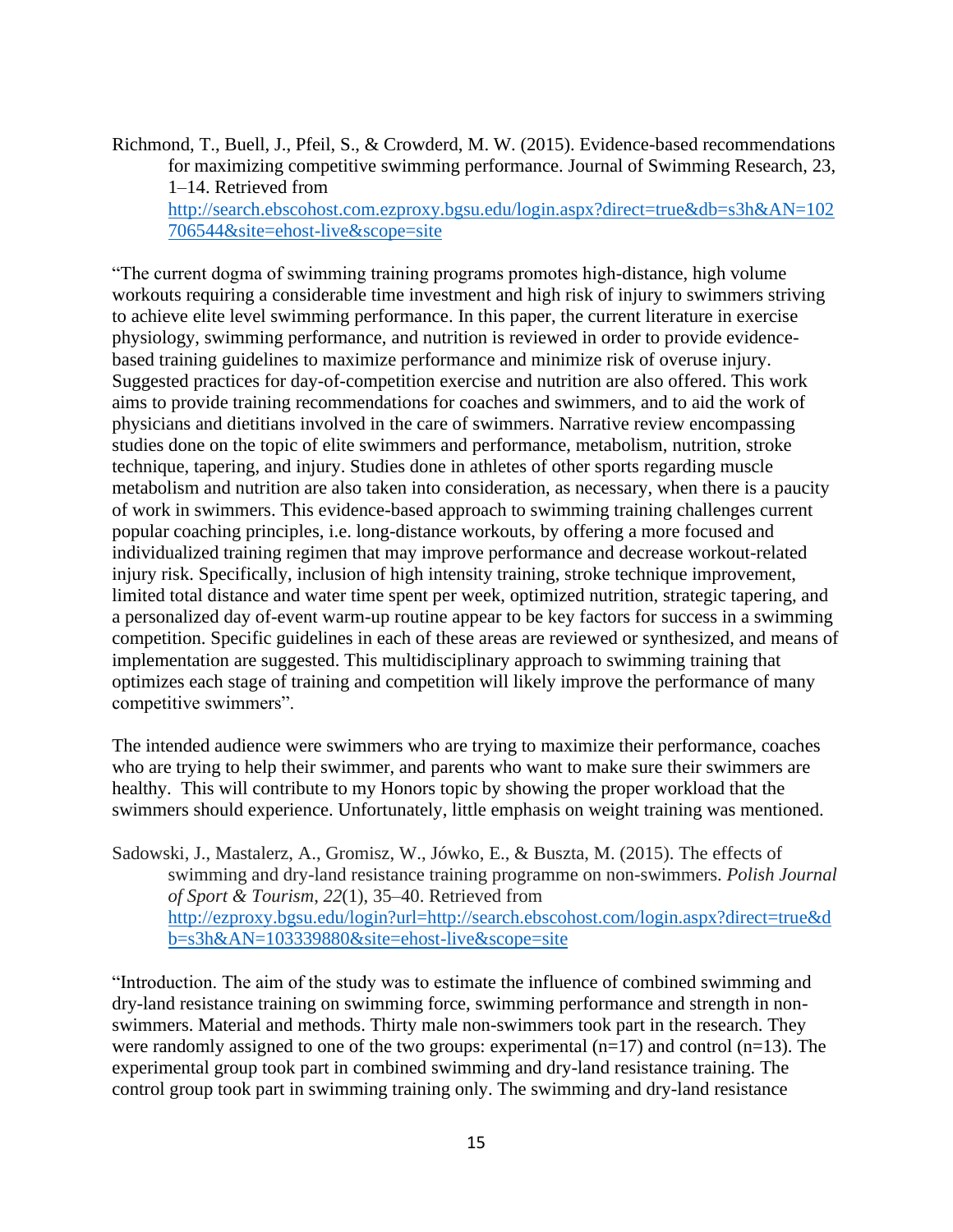training programme lasted twelve weeks (48 training sessions of swimming and 36 sessions of dry-land resistance training). Average training volume and intensity were the same for all swimmers throughout the study protocol. The training programme included dominant aerobic work in front crawl. Results. Dry-land resistance training applied in the experimental group significantly improved the upper body strength. In spite of the theory that dry-land strength training is probably not specific enough to improve the sprint swim performance, the experimental group tended to demonstrate greater improvement in sprint performance. The imitation of the underwater phase of shoulder work during front crawl provided by the ergometer can be a useful training method in non-swimmers".

The intended audience of this article was non-swimmers who wish to start swimming as well as swimmers and coaches who prepare workouts for themselves or players. This article likely will not contribute to my Honors topic because I am focusing on current swimmers, not nonswimmers. This research only focused on upper body strength solely instead of focusing on upper body for arm rotation as well as lower body for power and stability provided through kicking.

Tate, A., Harrington, S., Buness, M., Murray, S., Trout, C., & Meisel, C. (2015). Investigation of in-water and dry-land training programs for competitive swimmers in the United States. *Journal of Sport Rehabilitation*, *24*(4), 353–362. Retrieved from [http://ezproxy.bgsu.edu/login?url=http://search.ebscohost.com/login.aspx?direct=true&d](http://ezproxy.bgsu.edu/login?url=http://search.ebscohost.com/login.aspx?direct=true&db=s3h&AN=111742597&site=ehost-live&scope=site) [b=s3h&AN=111742597&site=ehost-live&scope=site](http://ezproxy.bgsu.edu/login?url=http://search.ebscohost.com/login.aspx?direct=true&db=s3h&AN=111742597&site=ehost-live&scope=site)

"Context: Youth- through masters-level competitive swimmers incur significant shoulder pain. Risk factors associated with shoulder pain include high swimming yardage, a lack of crosstraining, decreased shoulder strength and reduced core endurance, and limited posterior shoulder and pectoral length. Since training, swimming exposure, and physical-performance measures have all been associated with shoulder pain, the methods used to train swimmers may influence the development of shoulder pain, yet studies delineating training methods are lacking. Objectives: To identify in-water and dry-land practices among youth- through masters-level swimmers in the United States (US) and describe the potential effects of training practices on swimmers' shoulders. Design: A Web-based survey was developed to identify common training practices in 5 areas: quantification of swimming and dry-land training and in-water techniques such as kicking drills, upper-body stretching, shoulder and core strengthening, and crosstraining. Participants: 156 swim-team coaches or captains of youth, high school, and college swim teams and 196 masters swimmers participated ( $N = 352$ ). There was geographic representation from across the US. Results: Responses indicated diverse training practices. However, most respondents used kicking drills, which may provoke shoulder pain due to prolonged poor positioning. High yardage swum by high school and college teams increases their risk of shoulder tendinopathy. Stretching and strengthening exercises and dosages commonly used were inconsistent with current research recommendations and lacked specificity in terms of addressing typical mobility restrictions and muscle weaknesses described in the swimming literature. Core strengthening and cross-training are frequently performed. Conclusions: Several areas of in-water and dry-land practice were identified that may put swimmers' shoulders at risk for injury. Further research regarding the safety and efficacy of training programs is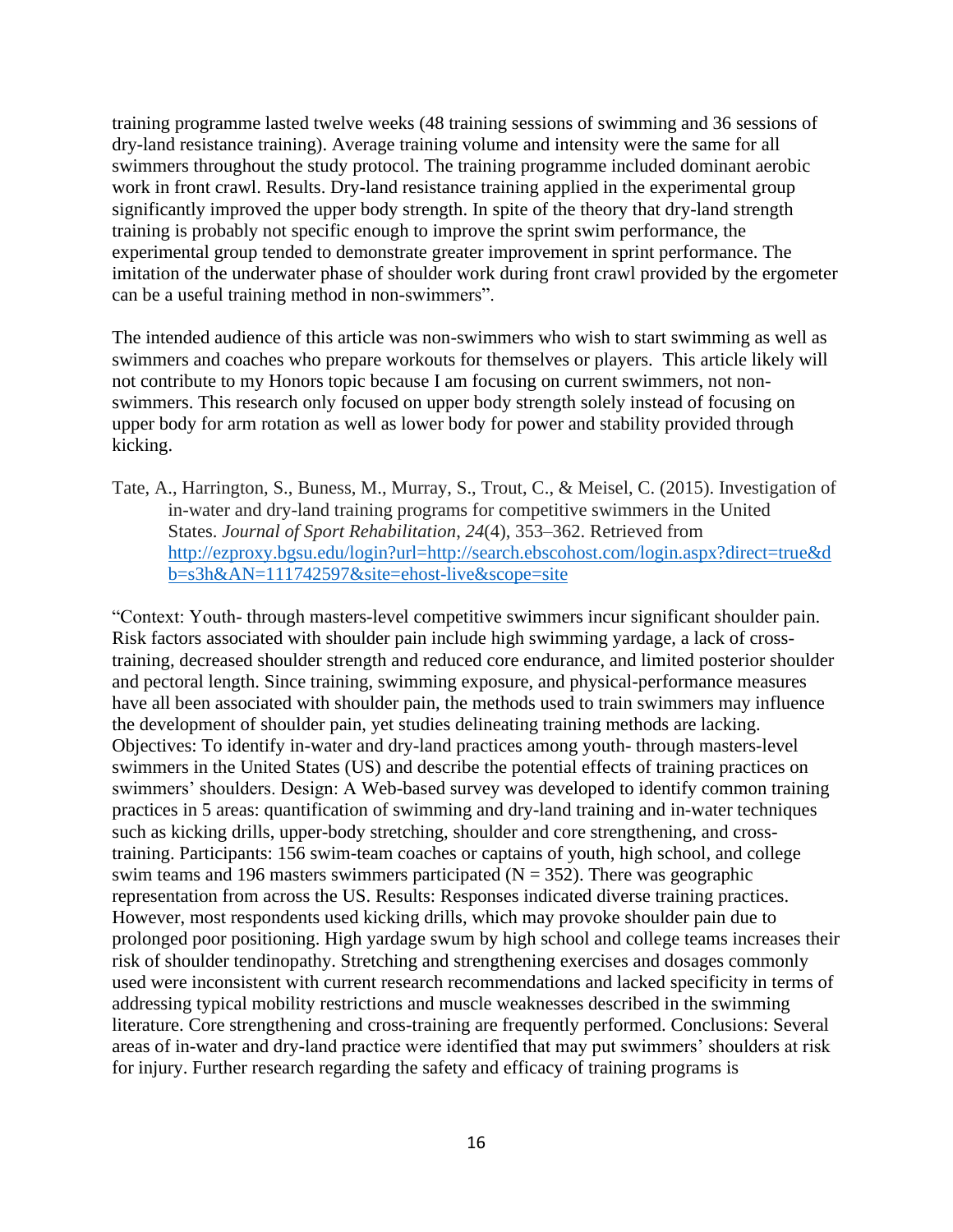recommended to determine optimal methods of injury prevention and performance enhancement."

The intended audience of this article was coaches, medical staff, and swimmers. This illuminated the bibliography topic because it showed the benefits of using weight training in tandem with swimming to help reduce the risk of injury, specifically the shoulder, to swimmers. This research was done by a web-based survey instead of an experimental study. The exercises used in the study could also help in the design of the weight training for this study

Weston, M., Hibbs, A. E., Thompson, K. G., & Spears, lain R. (2015). Isolated Core Training Improves Sprint Performance in National-Level Junior Swimmers. *International Journal of Sports Physiology & Performance*, *10*(2), 204–210. Retrieved from [http://ezproxy.bgsu.edu/login?url=http://search.ebscohost.com/login.aspx?direct=true&d](http://ezproxy.bgsu.edu/login?url=http://search.ebscohost.com/login.aspx?direct=true&db=s3h&AN=101439199&site=ehost-live&scope=site) [b=s3h&AN=101439199&site=ehost-live&scope=site](http://ezproxy.bgsu.edu/login?url=http://search.ebscohost.com/login.aspx?direct=true&db=s3h&AN=101439199&site=ehost-live&scope=site)

"Purpose: To quantify the effects of a 12-wk isolated core-training program on 50-m front-crawl swim time and measures of core musculature functionally relevant to swimming. Methods: Twenty national-level junior swimmers (10 male and 10 female,  $16 \pm 1$  y,  $171 \pm 5$  cm,  $63 \pm 4$  kg) participated in the study. Group allocation (intervention  $[n = 10]$ , control  $[n = 10]$ ) was based on 2 preexisting swim-training groups who were part of the same swimming club but trained in different groups. The intervention group completed the core training, incorporating exercises targeting the lumbo-pelvic complex and upper region extending to the scapula, 3 times/wk for 12 wk. While the training was performed in addition to the normal pool-based swimming program, the control group maintained their usual pool-based swimming program. The authors made probabilistic magnitude-based inferences about the effect of the core training on 50-m swim time and functionally relevant measures of core function. Results: Compared with the control group, the core-training intervention group had a possibly large beneficial effect on 50-m swim time (- 2.0%; 90% confidence interval -3.8 to -0.2%). Moreover, it showed small to moderate improvements on a timed prone-bridge test (9.0%; 2.1-16.4%) and asymmetric straight-arm pulldown test (23.1 %; 13.7-33.4%), and there were moderate to large increases in peak EMG activity of core musculature during isolated tests of maximal voluntary contraction. Conclusion: This is the first study to demonstrate a clear beneficial effect of isolated core training on 50-m front-crawl swim performance".

This article is intended for swimmers of all ages as well as their coaches and personal trainers. This article helped illuminate the bibliography topic by showing the importance of using weight techniques that engage the core muscle while also stretching and fortifying the other body parts. However, this study was done using national-level junior swimmers instead of moderate level swimmers making it possible for the results to significantly vary when studying swimmers who are not at such an elite level.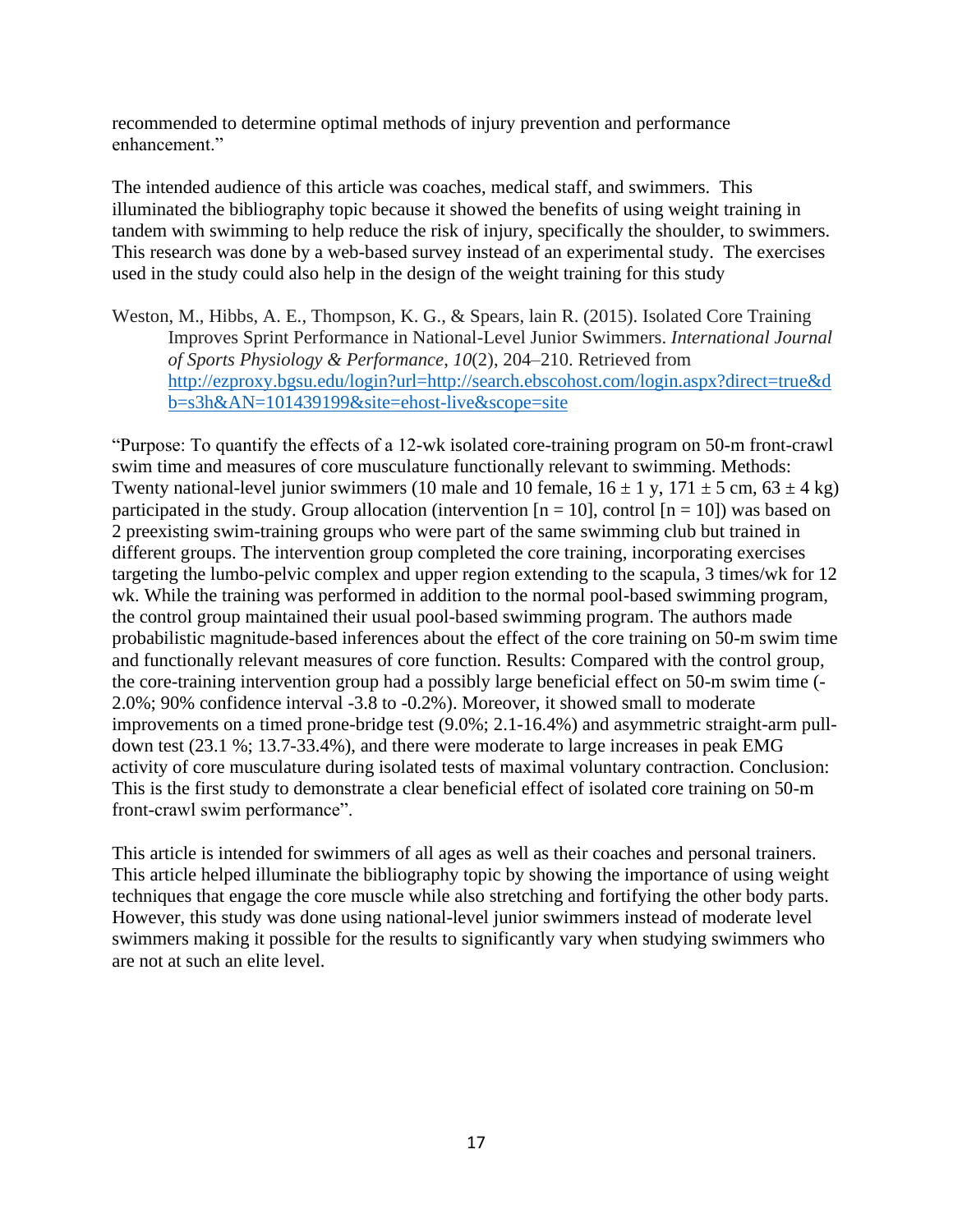Appendix B *Swimming workouts*

| <b>Workout A</b>                                                                                 |  |
|--------------------------------------------------------------------------------------------------|--|
| Warm-Up                                                                                          |  |
| 200 Freestyle                                                                                    |  |
| 5-5-5 (5 flip turns; 5 wall kicks for 5 sec; 5 back streamlines off wall w/turn to front)<br>250 |  |
| Set 1                                                                                            |  |
| 3*100: (80% effort) with 30-second rest after each interval swim                                 |  |
| 50 EZ active rest                                                                                |  |
| $3*100$ : (Negative split within set – descend 1-3) using 30-second rest interval                |  |
| 50 EZ active rest                                                                                |  |
| <b>3*100:</b> (build effort: 50%, 75%, 100%) using 30-second rest interval                       |  |
| 100 EZ active rest                                                                               |  |
| 1200                                                                                             |  |
| Set 2                                                                                            |  |
| 4*25: (focus on lowering stroke count) 10-second-rest                                            |  |
| 50 EZ active rest                                                                                |  |
| 1*50: (race speed) 30-second rest                                                                |  |
| 50 EZ active rest                                                                                |  |
| $1*25$ w/ flip turn: (race speed)                                                                |  |
| 25 EZ active rest                                                                                |  |
| $1*25$ w/ flip turn: (race speed)                                                                |  |
| 25 EZ active rest<br>350                                                                         |  |
| Cool Down                                                                                        |  |
| 100 free<br>$Total = 1900$                                                                       |  |
| <b>Workout B</b>                                                                                 |  |
| Warm-Up                                                                                          |  |
| 200 Freestyle                                                                                    |  |
| 5-5-5 (5 flip turns; 5 wall kicks for 5 sec; 5 back streamlines off wall w/turn to front)        |  |
| 250                                                                                              |  |
| Main Set                                                                                         |  |
| 8*50:75% effort (on 60 second interval)                                                          |  |
| 8*50: 90% effort (on 75 second interval)                                                         |  |
| 50 EZ active rest                                                                                |  |
| 3*100: Freestyle (descend 1-4) (on 2 min interval)                                               |  |
| 3*100: 75 fast, rest 10 seconds, then 25 sprint with 30 second rest between swims                |  |

 50 EZ active rest **8\*50:** 25 medium, rest 10 seconds, 25 sprint 10 second rest 1900

Cool Down<br>100 free

 $Total = 2250$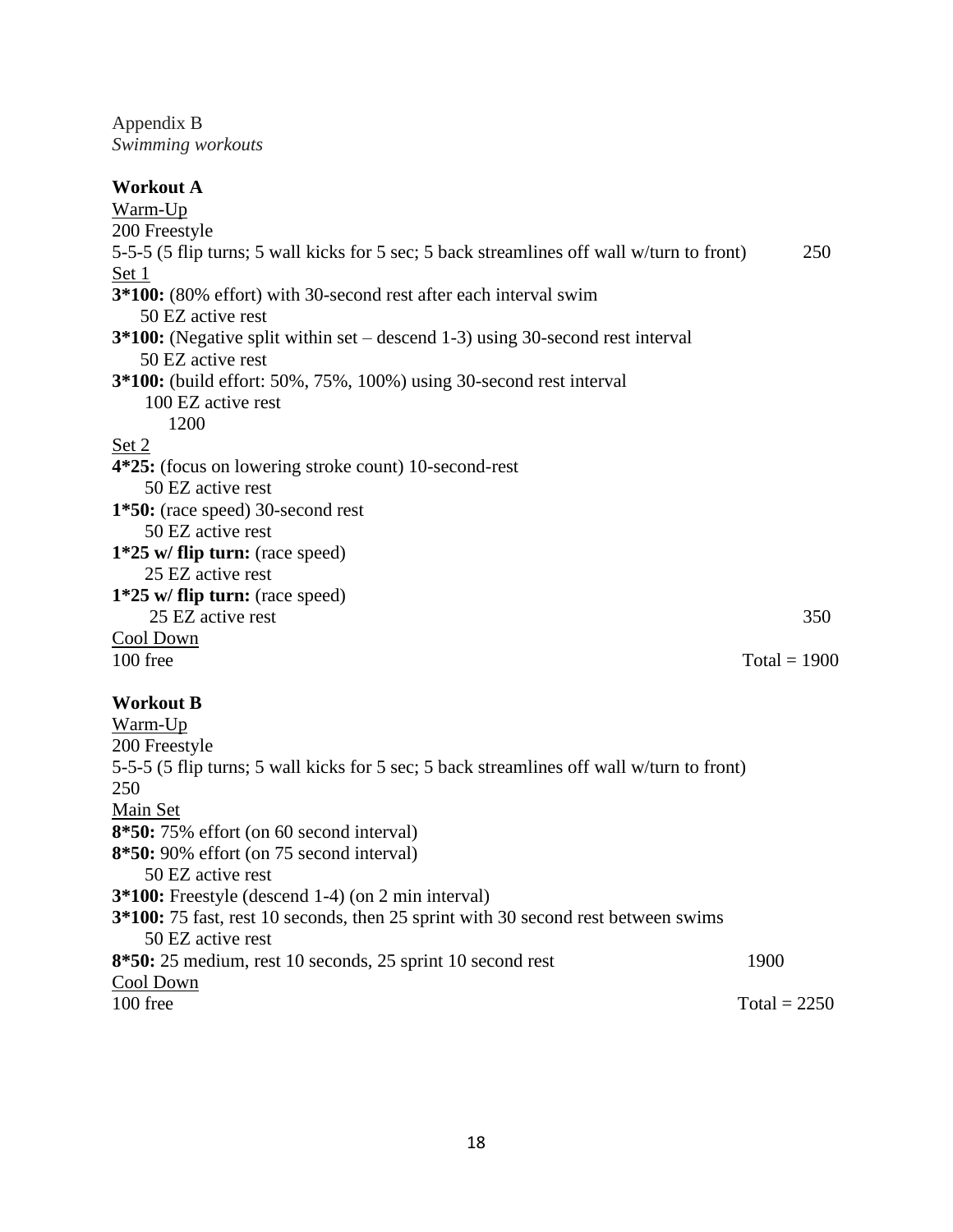| <b>Workout C</b>                                                |                |  |  |  |  |
|-----------------------------------------------------------------|----------------|--|--|--|--|
| Warmup                                                          |                |  |  |  |  |
| 2*200 (50 drill, 100 swim. 50 drill)                            |                |  |  |  |  |
| Set 1                                                           |                |  |  |  |  |
| 3*400                                                           |                |  |  |  |  |
| First 400: 100 build, 200 fast, 100 EZ                          |                |  |  |  |  |
| Second 400: 100 EZ, 50 fast, 50 EZ, 50 fast, 150 EZ             |                |  |  |  |  |
| Third 400: 200 build, 100 fast, 100 EZ                          | 1200           |  |  |  |  |
| Set 2                                                           |                |  |  |  |  |
| 3*200                                                           |                |  |  |  |  |
| First 200: Pull, build by 50                                    |                |  |  |  |  |
| Second 200: Kick, build by 50                                   |                |  |  |  |  |
| Third 200: Broken 200 at 50 (10 sec rest) – shoot for race pace | 600            |  |  |  |  |
| Cool Down                                                       |                |  |  |  |  |
| 100 free                                                        | $Total =$      |  |  |  |  |
| 2300                                                            |                |  |  |  |  |
|                                                                 |                |  |  |  |  |
|                                                                 |                |  |  |  |  |
| <b>Workout D</b>                                                |                |  |  |  |  |
| Warm up                                                         |                |  |  |  |  |
| 200 free                                                        |                |  |  |  |  |
| $5 - 5 - 5$                                                     | 250            |  |  |  |  |
| Set $1$ – even pace across distances                            |                |  |  |  |  |
| $1*400:30$ -second rest                                         |                |  |  |  |  |
| $1*300:30$ -second rest                                         |                |  |  |  |  |
| $1*200:30$ -second rest                                         |                |  |  |  |  |
| $1*100:30$ - second rest                                        |                |  |  |  |  |
| Set 2                                                           |                |  |  |  |  |
| 8*50 kick                                                       |                |  |  |  |  |
| 200 Pull<br>600                                                 |                |  |  |  |  |
| Cool Down                                                       |                |  |  |  |  |
| 100 Free                                                        | Total = $1950$ |  |  |  |  |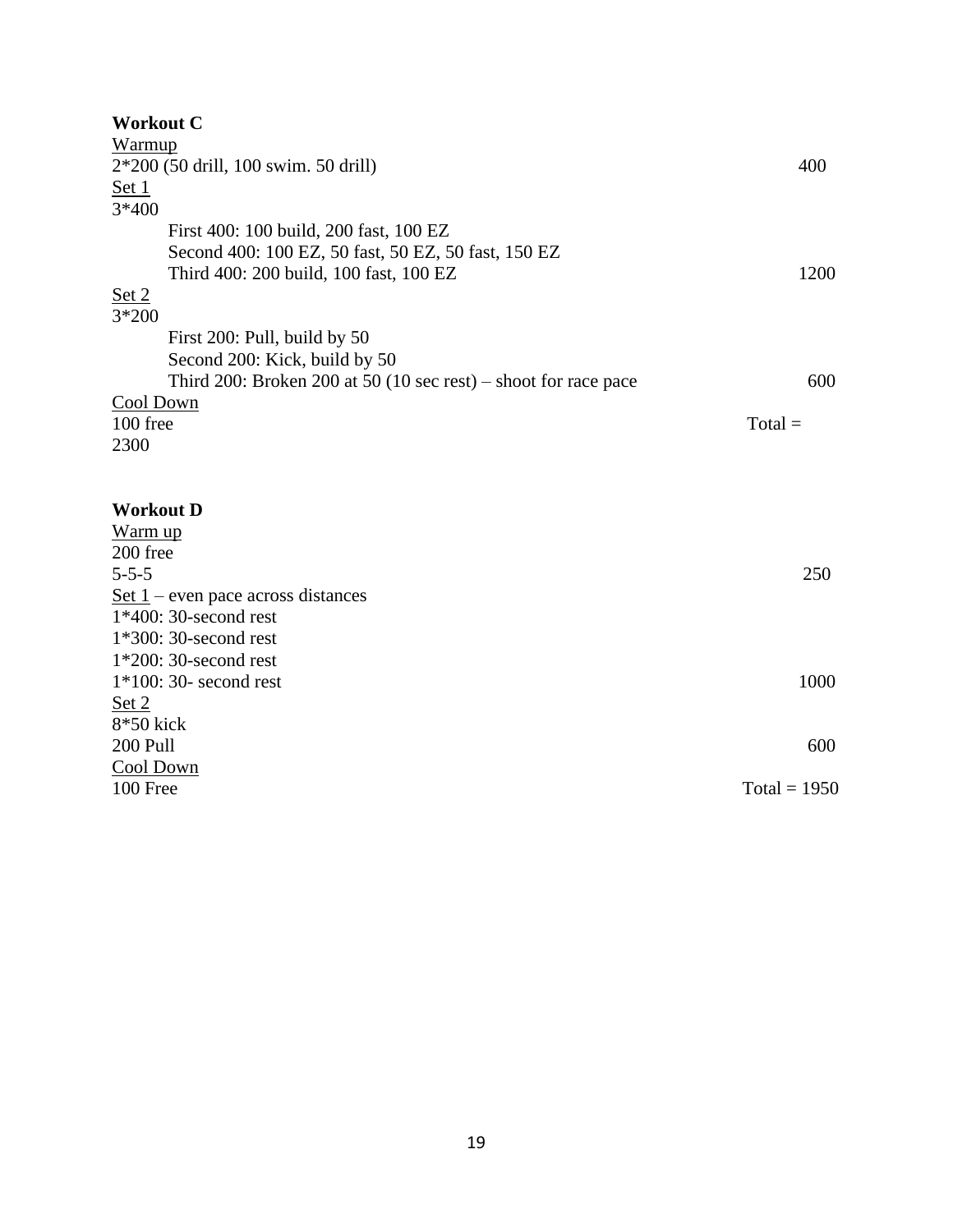## **Workout E**

| Warm-Up                                  |                |
|------------------------------------------|----------------|
| 200 Freestyle                            |                |
| $5 - 5 - 5$                              | 250            |
| Set 1                                    |                |
| 8*75: (swim/drill/swim)                  |                |
| 3*200: pull                              | 1200           |
| Set 2                                    |                |
| 3*100: swim                              |                |
| 100 EZ                                   |                |
| 3*100: Pull                              |                |
| $4*25$ (odds = 100% effort; evens = EZ)  | 800            |
| Cool Down                                |                |
| 100 free                                 |                |
|                                          | $Total = 2350$ |
|                                          |                |
| <b>Workout F</b>                         |                |
| Warm-Up                                  |                |
| 200 Freestyle                            |                |
| $5 - 5 - 5$                              | 250            |
| Workout 1                                |                |
| 4*150 (kick/drill/swim) @ 20-second rest |                |
| 2*50 Drill Free                          |                |
| $2*50$ Free                              |                |
| 2*50 Drill Non-free                      |                |
| 2*50 Non-free                            | 1000           |
| Workout $2$ – sprint ladder              |                |
| 14*50 Free                               |                |
| 1 fast, 1 EZ                             |                |
| 2 fast, 1 EZ                             |                |
| 3 fast, 1 EZ                             |                |
| 4 fast, 1 EZ                             | 700            |
| Cool Down                                |                |
| 100 free                                 |                |
|                                          | $Total = 2150$ |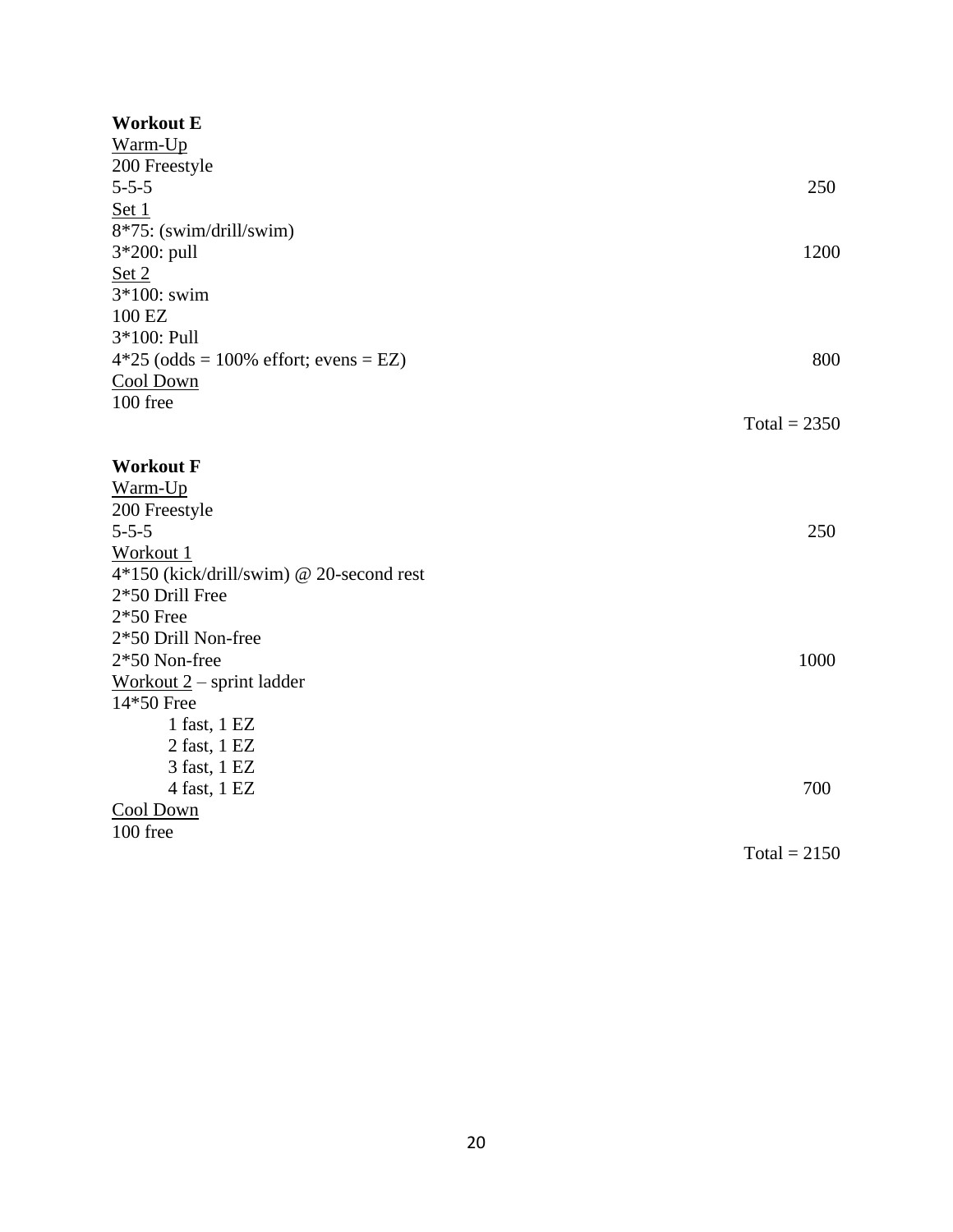## **Workout Alternate**

Warm-Up 200 Freestyle 5-5-5

## **Workout**

 $\overline{3x}$  $[6*25 \t@:30$ 4\*50 @ :60 2\*75 @ 1:30  $1*100 \ @ \ 2:00]$ 

Cool Down

100 free

250

1800

 $Total = 2150$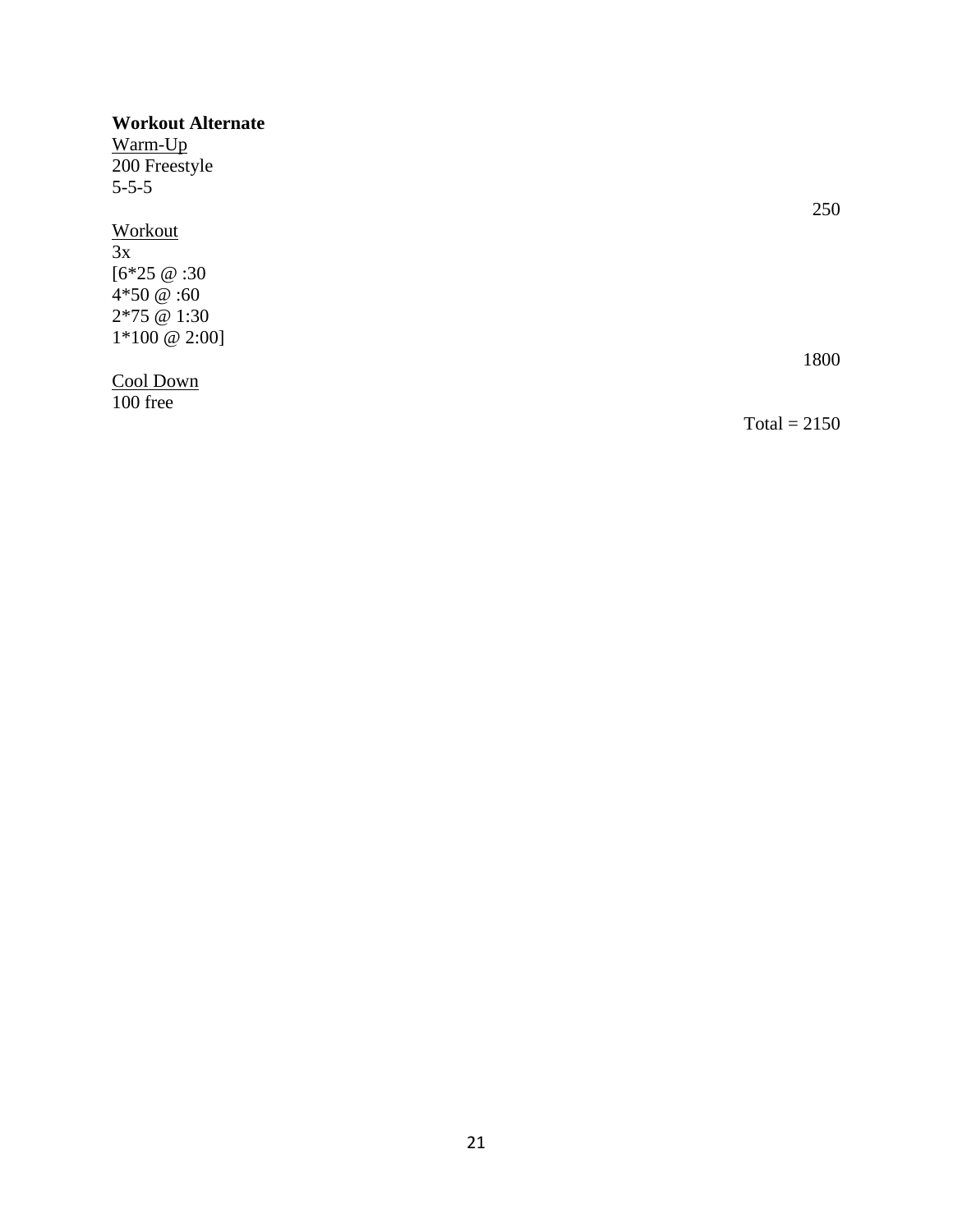Appendix C *Weight Training workouts*

## **Lift #1 Dates**

Russian Twists 1\*25 (each side) Bench Press 4\*12 Box Jumps 3\*10 Weighted Lunges 4\*12 (each side) Weighted Fly 4\*12 1 minute plank

## **Lift #2 Dates**

Slam Ball 4\*12 Pull Ups 4\*Max Leg Press 4\*12 Lat Pull Down 4\*12 Seated Row 4\*12 Leg Raises 2\*10

## **Lift #3 Dates**

Superman 4\*12 Shoulder Press 4\*12 Tricep Pull Down 4\*12 Tricep Kickback 4\*12 Bicep Curl 4\*8-8-8 Flutter Kicks 4\*12